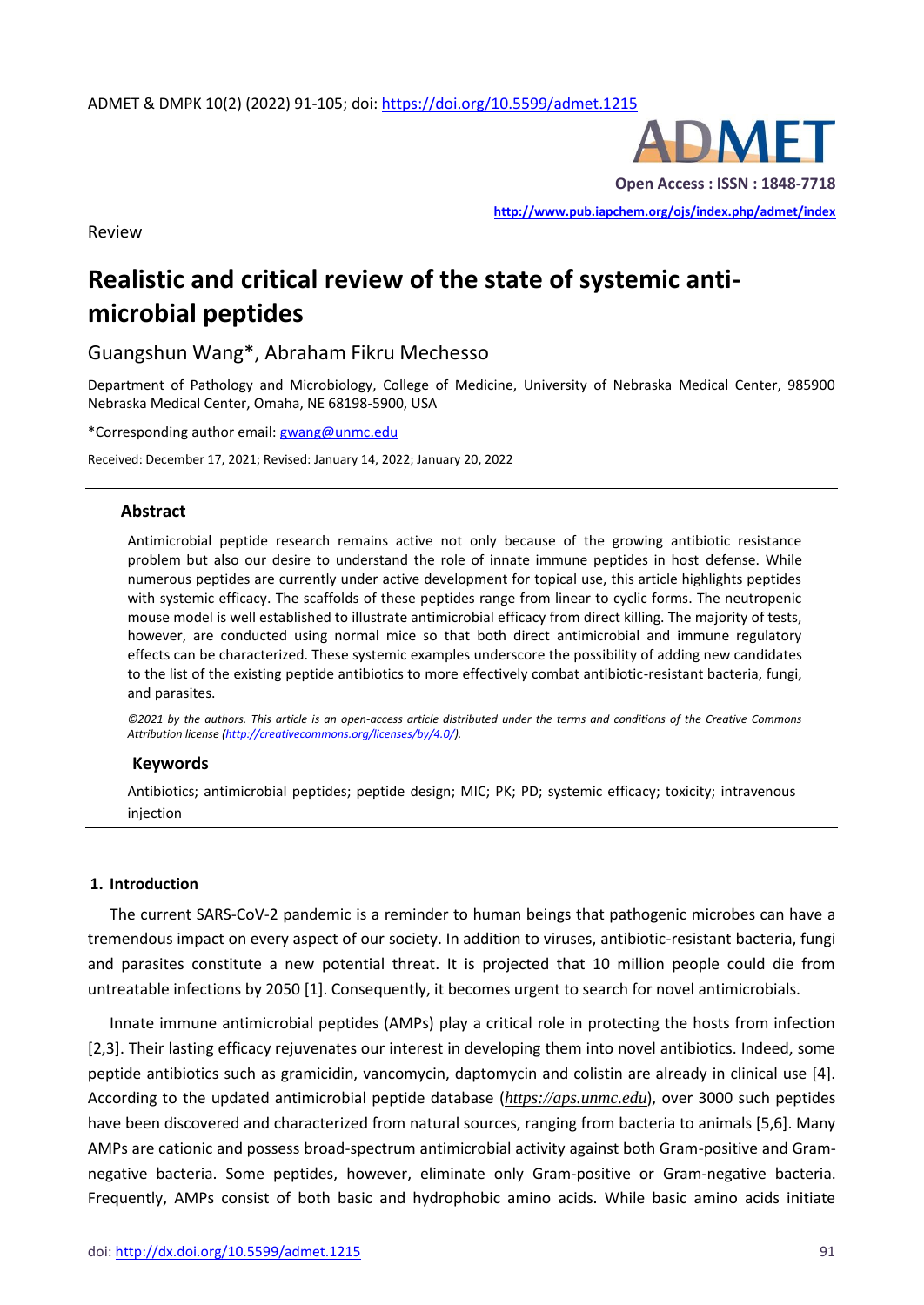anionic bacterial recognition, hydrophobic amino acids are important for subsequent peptide anchoring into membranes. This is accompanied by a structural transition from random coils to an amphipathic  $\alpha$ helical structure [2,3,7]. In addition to the α family, there are three other types of structural families: β, αβ, and non-αβ [8]. Representative structures for these four families can be viewed on the face page of the AMP database website above. Some AMPs have a folded structure even in an aqueous solution. One molecular mechanism results from the forced folding of disulfide bonds. As a consequence, α-defensins are known to adopt β-sheet structures. Beta-defensins, longer than α-defensins, can incorporate an α-helical element to generate a mixed αβ fold. Like helical peptides, defensins have an effect on membranes as well. Some defensins, however, work by inhibiting cell wall synthesis [9,10]. There are also AMPs that form neither a regular α-helix nor a β-sheet structure. Proline-rich peptides are such examples that inhibit bacterial growth by binding to ribosomes [11]. The structural diversity of AMPs offers numerous R&D opportunities for developing novel peptide antibiotics.

This minireview highlights AMPs with the potential to treat systemic infections. We discuss peptide toxicity, in vivo efficacy, and pharmacokinetic (PK) and pharmacodynamic (PD) studies. These examples support the potential of engineered AMPs as novel systemic antibiotics.

# **2. Peptide design: antimicrobial robustness, selectivity and stability**

The basic goal of peptide design is to identify potent peptides with minimal or no toxic effects on normal cells. It is evident that basic and hydrophobic amino acids are the two key elements in designing amphipathic antimicrobial peptides [7,12,13]. Our current knowledge implies that basic amino acids are key to the inhibition and killing of Gram-negative bacteria, whereas hydrophobic amino acids are critical to eliminating Gram-positive bacteria such as methicillin-resistant *Staphylococcus aureus* (MRSA) [14]. Although reducing peptide hydrophobicity is a general strategy to improve peptide cell selectivity [15], basic amino acids also play a role [16]. Hence, the finally designed peptide achieves an optimal combination of hydrophobic and basic amino acids. Selected peptides discussed in this review are listed in Table 1. These peptides were obtained by modifying natural peptides or designed based on the key elements of AMPs. A3- APO, Onc72, Onc112, and Api137 are derived from proline-rich peptides originally discovered in insects [17- 19]. Gomesin is a short β-hairpin peptide isolated from scorpions [20]. AMPR-11 is a peptide derived from mitochondrial non-selective channel Romo-1 [21]. C10-KR8d is a lipopeptide designed based on the minimal antibacterial peptide KR-12 of human cathelicidin LL-37 [22], whereas OH-CATH30 is a truncated fragment of the king cobra cathelicidin OH-CATH [23]. Some peptides are de novo designed. WLBU2 is a synthetic peptide designed using valine, tryptophan, and arginine [24]. DFT503 and DFT561 [25] are derivatives of the DFTamP1, which is the first database filtering technology designed peptide obtained by extracting the key parameters (peptide length, charge, hydrophobicity, and structure) from the antimicrobial peptide database [26]. Horine and verine were designed by combining database filtering with structural knowledge [27].

Another important goal of peptide design is to improve peptide stability to proteases. Several strategies are utilized to enhance peptide stability: terminal capping, incorporation of non-standard amino acids, and peptide cyclization [28]. For example, the incorporation of D-amino acids increased the half-life ( $t_{1/2}$ ) of horine from ~10 min (L-form) to 60 min (D-form) in vivo [27]. In the case of C10-KR8, the D-form is preferred over the L-form since the D-from did not bind as many serum components as the L-form based on mass spectrometric studies [22]. There are also other methods to improve peptide stability. While peptide mimicries may be made to eliminate susceptible peptide bonds entirely [29-31], formulations can protect peptides from protease degradation [32,33].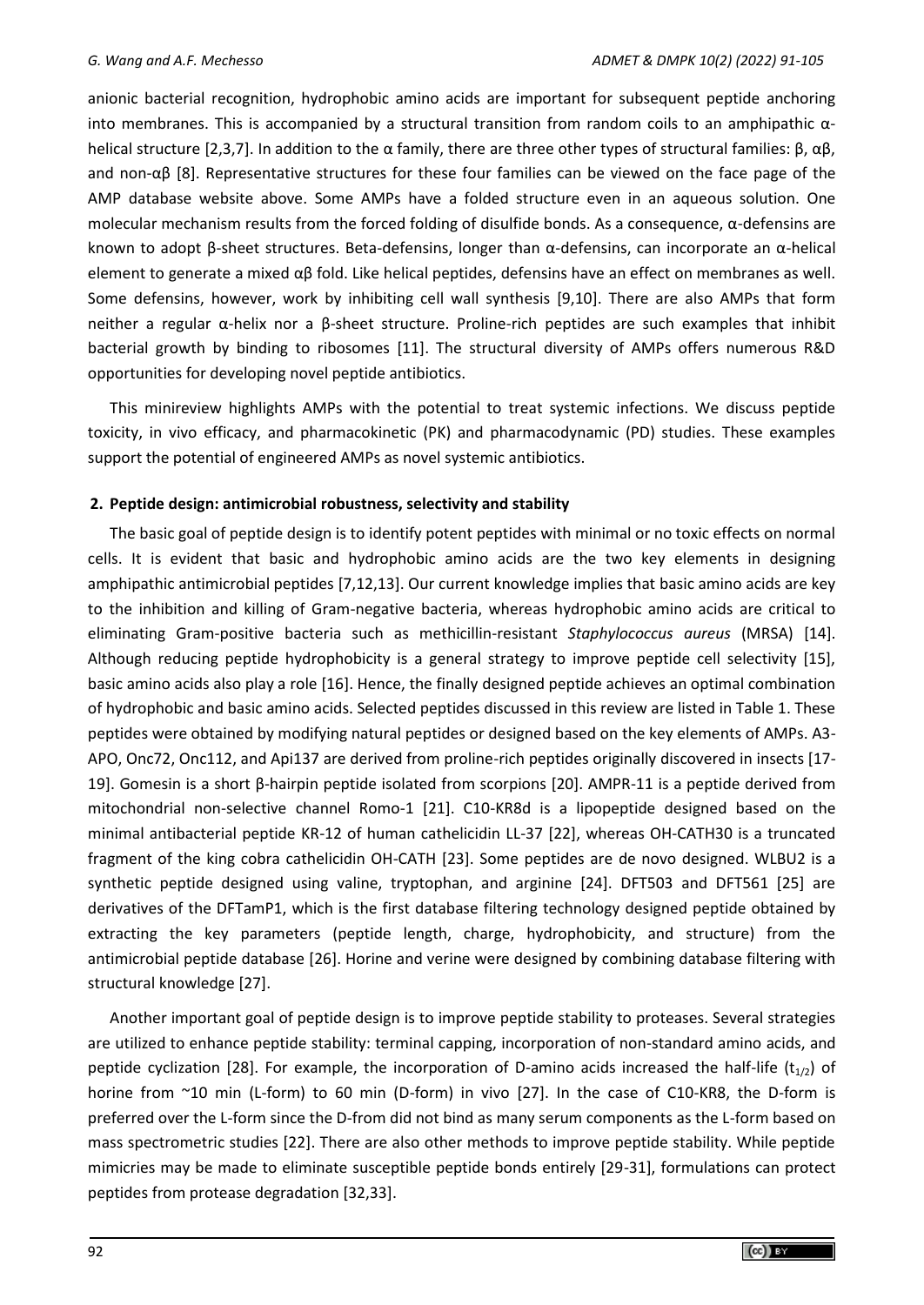Subsequently, after peptide optimization, it is necessary to test peptide antimicrobial robustness. This is because AMPs such as LL-37 are known to lose activity in the presence of physiological salts, serum, and under acidic conditions [22,24,34]. It is anticipated that the peptides are more likely to display in vivo efficacy if they can retain antimicrobial activity under such conditions. To identify candidates with such properties, we assembled a pipeline of in vitro filters by measuring peptide MIC values in rich media supplemented with salts, serum, and at an acidic pH. We found that very few peptides retain antimicrobial activity under all these conditions. It was encouraging that our database-designed peptides that crossed these barriers did show systemic efficacy in vivo [22,27].

### **3. In vivo toxicity of designed antimicrobial peptides**

Nephrotoxicity of colistin is the major side effect of this antibiotic [35,36]. Therefore, there is a desire to develop the next generation of peptide antibiotics with minimized toxicity. To evaluate the peptide toxicity in vivo, the commonly used routes for peptide administration are intraperitoneal (i.p.), intravenous (i.v.), intramuscular (i.m.), and subcutaneous (s.c.) injections (Table 1). Of significant interest is the peptide toxicity after intravenous injection. For A3-APO, mice survived with severe transient side effects at 25 mg/kg (i.p.), but a single dose of 50 mg/kg was lethal, indicating a maximum tolerated dose (MTD) was 20 mg/kg. It is equal to the No Observed Adverse Effect Limit (NOAEL) in this case. In the same model, the 50 % lethal dose (LD<sub>50</sub>) of colistin was found to be less than 40 mg/kg [17]. The LD<sub>50</sub> of OH-CATH30 after i.p. injection was 120 mg/kg and mice survived when subcutaneously injected at 160 mg/kg [23]. The WLBU2 peptide was found to have an MTD of 12 mg/kg (i.v.) [24]. This is fourfold higher than the treatment dose at 3 mg/kg. Four alternating D,L-cyclic peptides (6752, 6756, 6853 and 7251) displayed MTDs in the range of 20-25 mg/kg or above depending on the amino acid sequence [37]. These concentrations allowed a dosedependent treatment at 16 mg/kg or below. Likewise, teixobactin showed no sign of toxicity when administered intravenously at a single dose of 20 mg/kg [38]. A single i.v. injection of AMPR-11 (100 mg/kg), tenfold higher than the treatment dose into mice, did not show severe clinical signs of toxicity for 15 days [21]. After one week of daily i.p. injection at the treatment dose (10 mg/kg), horine showed no side effects on body weight, animal behavior, or kidney histology [27]. Although a slight body weight loss (12.1 %) was noted after daily i.v. injection (10 mg/kg) for a week, we did not observe any other side effects. These results are encouraging and will lead to the discovery of novel peptides with further reduced toxicity and enhanced potency.

#### **4. Systemic efficacy of antimicrobial peptides**

While most candidates are developed for topical use, some laboratories have observed systemic efficacy for designed peptides (Table 1). Both neutropenic and normal mice are utilized for systemic efficacy evaluation. Neutropenic mice are a classic model to establish direct antimicrobial efficacy and for studying PK/PD of antibiotics since the immune effects are suppressed [39,40]. It is important to establish that bacteria had spread to different organs prior to antimicrobial treatment. After i.p. injection, Szabo and colleagues [17] found a 30-minute delay was sufficient for *E. coli* to spread all over the body of mice. Mor and colleagues observed the spread of *Escherichia coli* in neutropenic mice one-hour post i.p. infection [31]. We also detected MRSA or *Klebsiella pneumoniae* in different murine organs two hours post-infection [25,27]. Selsted and colleagues also found the dissemination of *K. pneumoniae* to various organs one-hour post i.p. infection [41]. The peptide efficacy is often reflected by a dose-dependent colony-forming unit (CFU) drop as well as the survival advantage of mice in the treated group relative to the untreated infected group. Using the neutropenic thigh model, Dartois et al. [37] made alternating D,L-cyclic peptides and observed a decrease of the *S. aureus* load by 2.1-3.0 log units after i.v. treatment (8 mg/kg) two hours post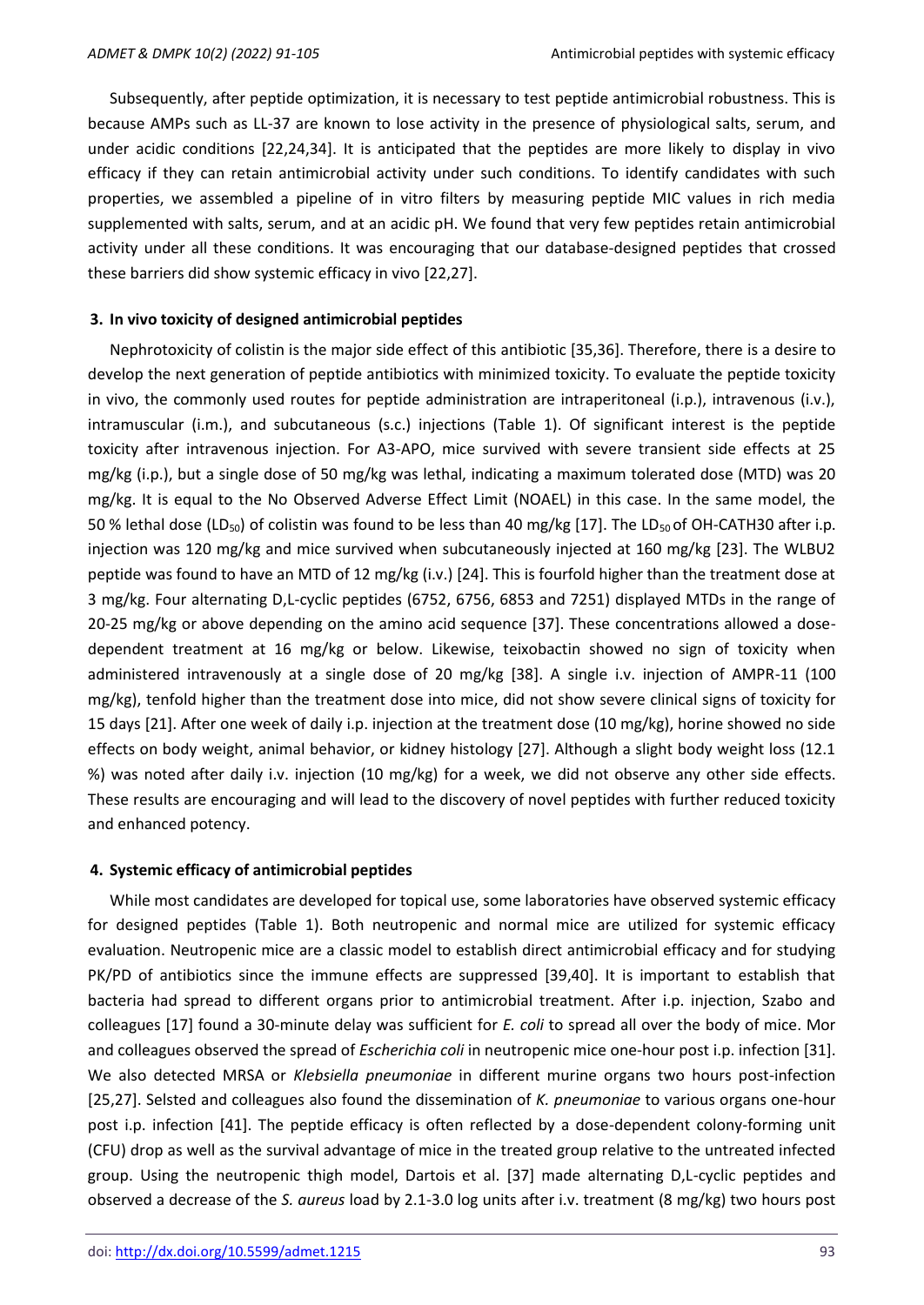i.m. infection. Although effective in vitro, two such peptides (1316 and 1150) failed to show in vivo activity, probably due to low bioavailability. Using the same model, Li et al. [23] tested the efficacy of OH-CATH30 immediately after thigh infection at 1, 10, and 20 mg/kg via a single s.c. treatment. In the protection experiment, the survival rate of mice decreased from 100 % to 57-70 % when the treatment time was delayed from one hour to four hours post i.p. infection (*E. coli* at 10<sup>8</sup> CFU). Using CD-1 neutropenic mice infected with MRSA intraperitoneally, teixobactin (MIC 0.25 µg/ml against MRSA) shows dose-dependent efficacy (i.e., CFU decrease) after a single dose i.v. treatment two hours post-infection [38].

Mor observed systemic efficacy of the OAK peptide mimics in neutropenic mice but not two amphibian peptide derivatives [31]. Likewise, we did not observe systemic efficacy in this model for a human cathelicidin LL-37 derived peptide [25]. One possibility is that the peptide associates with other molecules in mice and is not available to attack bacteria. Our reasoning is in line with the molecular promiscuity of LL-37 (binding to numerous molecular partners such as human serum proteins and nucleic acids) [22,24,34]. Similarly, indolicidin did not show a protective effect when treated in the free form. After formulation, however, it protected mice by 30 % [32]. These results indicate that not all AMPs are able to display systemic efficacy in mice in the free form. Taking this into consideration, we then aimed at identifying more robust peptides that retain activity under various conditions by expanding the database filtering technology from in silico to in vitro. Our database-designed peptides are particularly effective against Gram-positive pathogens such as MRSA and vancomycin-resistant *Enterococci* (VRE). In addition, we discovered that an increase in cationic amino acids led to an increase in toxicity and a loss of in vivo activity of the DFTdesigned peptides in neutropenic mice [25]. In keeping with this low cationicity idea, we have designed even shorter peptides such as horine and verine to reduce production costs [27]. These two peptides share a similar amino acid composition but possess different amino acid sequences. They also have different 3D structures and activity spectra: horine mainly against Gram-positive MRSA and verine against both Grampositive and negative pathogens. During a five-day observation, a single dose injection of horine at 10 mg/kg (i.p.) protects 87.5 % mice infected with MRSA identical to vancomycin, whereas 81.8 % mice infected with antibiotic-resistant *K. pneumoniae* E406-17 survived after a single dose of verine treatment (15 mg/kg) 2 h post infection. This protective effect of verine was better than doripenem (50 % protection) at the same dose. Likewise, we observed a significant decrease in bacterial burden (1-4 logs) in a variety of murine organs, including the spleen, lung, kidney, and liver, when treated either intraperitoneally or intravenously [27]. These results document direct antimicrobial efficacy for AMPs.

Other laboratories have primarily used normal (non-neutropenic) mice to test peptide efficacy. In such a model, the peptide may achieve efficacy by direct killing and/or immune boosting. Usually, a high bacterial inoculum is required for infection (e.g., ~10<sup>8</sup>CFU for MRSA and ~10<sup>7</sup> CFU for *P. aeruginosa*). Deslouches et al. [24] observed a systemic effect for WLBU2 treated i.v. at 3 mg/kg 30 to 45 min after *P. aeruginosa* i.p. infection. No bacteria were recovered after 7 to 10 days from tissues or blood. Several peptides derived from proline-rich AMPs show systemic efficacy in mice infected intraperitoneally. Examples include A3-APO, Onc72, Onc112, and Api137 (Table 1). The designer peptide, A3-APO, is effective in multiple models to protect mice from *E. coli* Neumann infection in a dose-dependent manner. At 10 mg/kg, it was as efficacious as imipenem in the long term. However, s.c. treatment was found to be ineffective against *E. coli*. The i.p. efficacy is proposed to result from both direct killing and immune-stimulatory effects [17]. Onc72 and Onc112 (2.5 or 5 mg/kg injected i.p. at 1, 4, and 8 h post-infection) were able to protect mice in a septicaemia model due to *E. coli* ATCC 25922 infection [18]. Api137 (an apidaecin derived peptide) showed a dose-dependent protection of the CD-1 mice (67 % survival over 5 days) from *E. coli* ATCC 25922 infection when treated subcutaneously but not intravenously [42]. Although the minimal bactericidal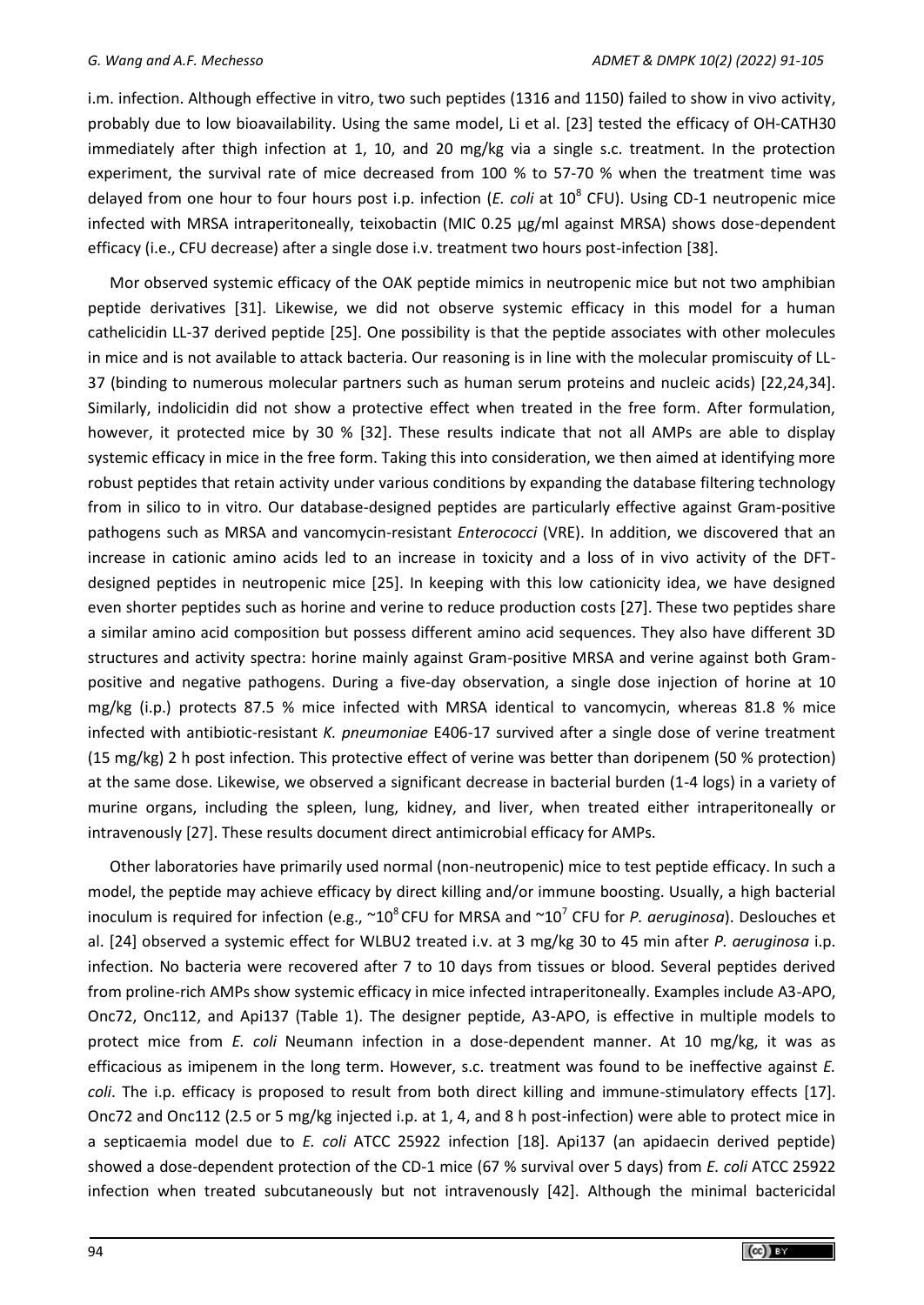concentrations (MBC) of AMPR-11 are moderate (~50 µM), it increases mouse survival rate by 60 % after a single dose (10 mg/kg, i.v.) treatment one-hour post-infection with *S. aureus, Pseudomonas aeruginosa, K. pneumoniae*, or *Acinetobacter baumannii* [21]. This efficacy is comparable to that achieved by imipenem injected four times (every 12 h, i.p.) 24 h post-infection. It is proposed that the observed efficacy results from multiple factors, including rapid killing, a lack of binding to serum/lipoproteins, and lipopolysaccharides (LPS) neutralization. Although not discussed, peptide-induced immune stimulation as evidenced by LPS neutralization could also be an important factor. Zhang et al. [43] observed a 2-3 log CFU decrease (relative to PBS treated) in mice injected with DP7 (2 mg/kg, i.v.) one-hour post i.v. infection similar to vancomycin at 10 mg/kg. The RTD-1 peptide, a theta-defensin, shows systemic efficacy against intravenously infected *Candida albicans* when treated i.p. daily [44]. Interestingly, the treatment efficacy of RTD-1 at 5 mg/kg does not depend on administration routes. However, a further delay of treatment from 1, 3, to 6 h after infection reduces peptide efficacy. The fact that the measured peptide concentrations in mice are 5-25 fold lower than MICs (>100 µg/mL) against *C. albicans* in the presence of 50 % serum led to the conclusion that peptide efficacy did not result from direct antifungal effect. The same conclusion has been arrived in a recent study using MTD12813, an improved version of RTD-1, to treat mice (i.p.) infected with Gram-negative *E. coli* or *K. pneumoniae* (i.p.) [41]. Likewise, Rossi et al. [20] demonstrated the impact of gomesin (a scorpion peptide) on the host immune response against *Candida* infection in mice. In addition to bacterial killing [23], Li et al. [45] showed that OH-CATH30, a snake antimicrobial peptide, also induces an innate immune response to help the host combat bacterial infection. These examples indicate that AMPs can selectively boost the host immune response by regulating the release of proinflammatory cytokines and chemokines and promoting the chemotaxis of immune cells [45,46].

In summary, these examples underscore the feasibility of identifying systemic AMPs. The systemic efficacy of these peptides could result from direct antimicrobial killing, immune stimulation, or a combination of the two mechanisms. In addition, in vivo efficacy could depend on experimental conditions. For instance, cyclic peptides were effective when administered intravenously but not orally or subcutaneously [37]. If we define the selectivity index as the ratio between the MTD and peptide treatment dose, there is a therapeutic window of up to 10 for these peptides to treat bloodstream infections (Table 1) and up to 100 to treat animals intraperitoneally [41].

#### **5. Peptide pharmacokinetics and pharmacodynamics**

The PK and PD data for antimicrobial peptides are very limited. Dartois and colleagues [37] followed the serum concentrations of peptides 6752 and 6853 after treatment at different doses. Maximum concentration  $(C_{\text{max}})$  and the area under the concentration-time curve (AUC) increased steadily after injection from 2 to 8 mg/kg. In contrast, peptides 1316 and 1150, which did not display in vivo efficacy, showed significantly lower *C*max values, indicating the need for a sufficient amount of peptide (e.g., above MIC) for in vivo bacterial elimination. The *t*1/2 values for these cyclic peptides ranged from 1.2 to 3.9 h. Consistent with in vitro results, the in vivo anti-MRSA effect of the peptide did not depend on the susceptibility of bacteria to conventional antibiotics. The faster killing by peptide 6752 (membrane disruption) than vancomycin and oxacillin (cell wall inhibition) in vivo is consistent with their mechanisms of action. Interestingly, when treated at 16 mg/kg in the thigh model, the prolonged antibacterial activity (PAE) was greater than 6 h for vancomycin and >7 h for 6752. A significant amount of the peptide was cleared renally. Ling et al. [38] showed that intravenous injection of a single dose of teixobactin (20 mg/kg) resulted in serum concentrations above the MIC for 4 h, explaining the peptide efficacy in vivo. Schmidt et al. [19] also showed that when Api88 or Api137 was injected i.v. or i.p. at doses of 5 and 20 mg/kg, their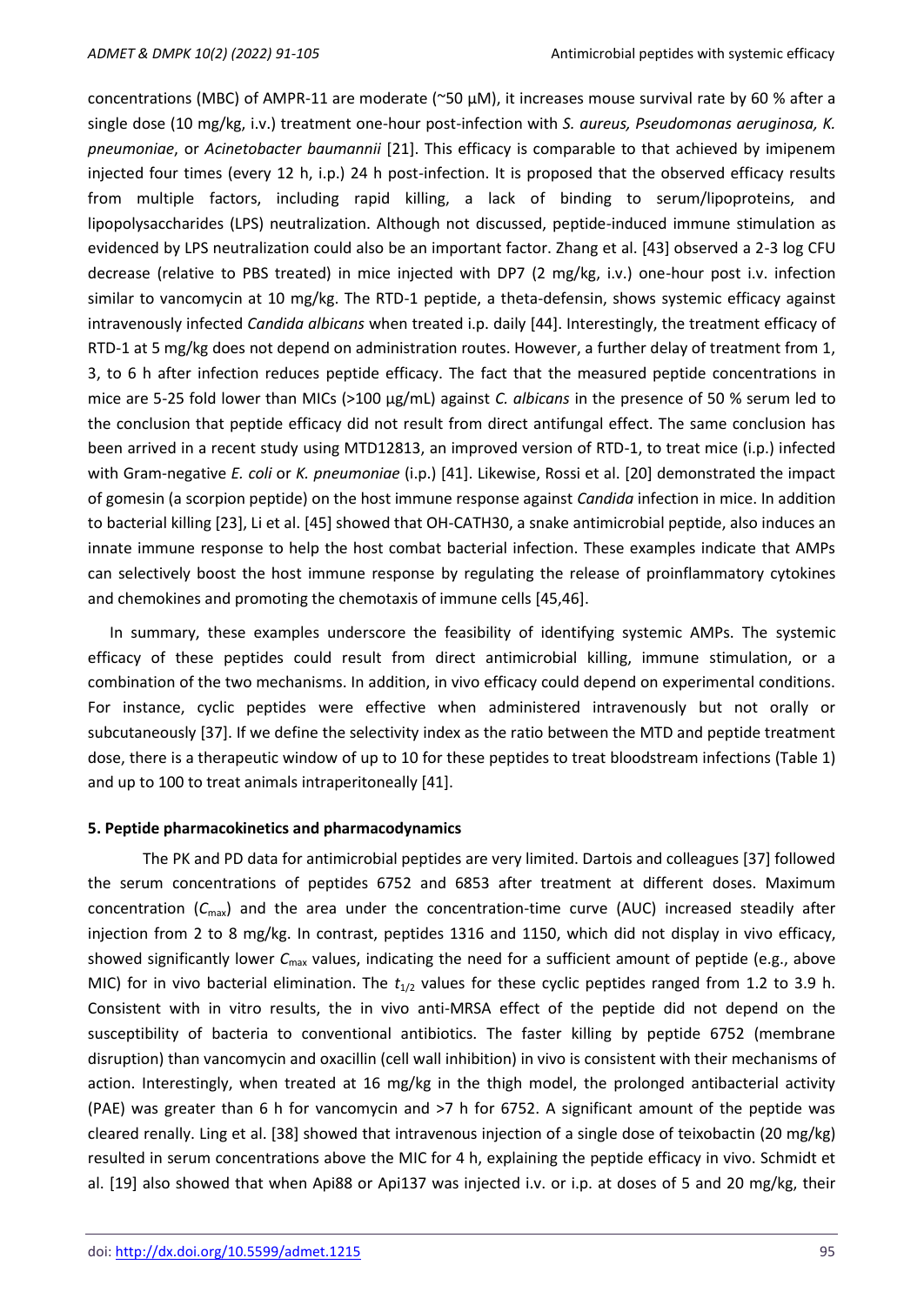plasma levels were similarly low (<3 μg/mL). Comparable levels of these peptides accompanied by the same major metabolites were detected in blood, urine, kidney, and liver homogenates. Api137 was rapidly degraded at the C-terminus, while Api88 was rather stable. The high efficacy in murine infection models and the rapid clearance (60-90 min) of these peptides indicate that their in vivo efficacy is also related to the *C*max. Rossi et al. [20] found that gomesin mainly accumulated in the liver and rapidly eliminated from the circulation. However, the excretion route remained unexplored. In our recent study [27], we observed different half lives for the L- and D-forms of horine  $(t_{1/2}$  ~10 min and ~1 h) in murine blood after i.v. injection and a decrease in the amount of the peptide in blood is accompanied by an increase in other organs, including the spleen, lung, kidney, and liver. While the plasma level of D-horine remains above the MIC (4  $\mu$ M) for about one hour, the L-form of horine is rapidly degraded. The fact that both peptides demonstrate in vivo efficacy indicates rapid bacterial killing by horine, consistent with in vitro findings [27].

# **6. Concluding remarks and future directions**

There is a clear need for systemic antimicrobials to treat bloodstream infections caused by antibioticresistant pathogens, such as bacteria, fungi, and parasites. Our establishment of a pipeline of peptide filters from in vitro to in vivo, inspired by our in silico filtering technology, presents a useful strategy for identifying additional systemic candidates to treat bloodstream infections [25]. In several cases, evidence has been obtained for the establishment of systemic bacterial infections before treatment. Based on limited systemic examples summarized here, we conclude that not all AMPs are able to display systemic efficacy in vivo. Some notable features for these systemic peptides in Table 1 are (1) low hydrophobic Prorich peptides, (2) low cationic database-derived peptides, and (3) cyclic peptides. Also, a small size is preferred to reduce production costs. It is proposed that a compact structure can reduce potential binding to other molecules. Such features might have improved the bioavailability of these peptides in vivo. In addition, the systemic effect of a peptide may depend on the type of animal models, bacteria species, bacterial inoculum, treatment time post-infection, peptide dose, and treatment frequency. It is clear in each case that a sufficient amount of antimicrobials is required to achieve in vivo efficacy. Therefore, further studies are required:

- 1. To identify the in vitro conditions useful for identifying systemic peptides;
- 2. To evaluate peptide toxicity more completely by using a variety of mammalian cell lines and animal models; and
- 3. To characterize the PK/PD properties of the identified AMP candidates since only limited data are available at present.

Finally, one can also learn from the peptide antibiotics already in clinical use (Table 2). These include vancomycin, daptomycin, colistin, and their derivatives recently approved by FDA. These peptide-based antibiotics are characterized by high efficacy and selectivity, low toxicity, low metabolic stability, and rapid renal clearance [42]. Notably, most known peptide antibiotics are cyclic and differ from the classic amphipathic helical peptides. Hence, we anticipate more attention to cyclic peptides in developing a new generation of future antibiotics. We also anticipate a continued search of novel peptide structures in nature by combining genetic, bioinformatic, proteomic, and structural biology approaches. It is proposed that a combination of AMPs with existing antibiotics can bring forth additional treatment benefits otherwise unachievable [4,47]. An improved understanding of AMPs in the host as well as in association with microbiota will contribute to future personal and precise medicine.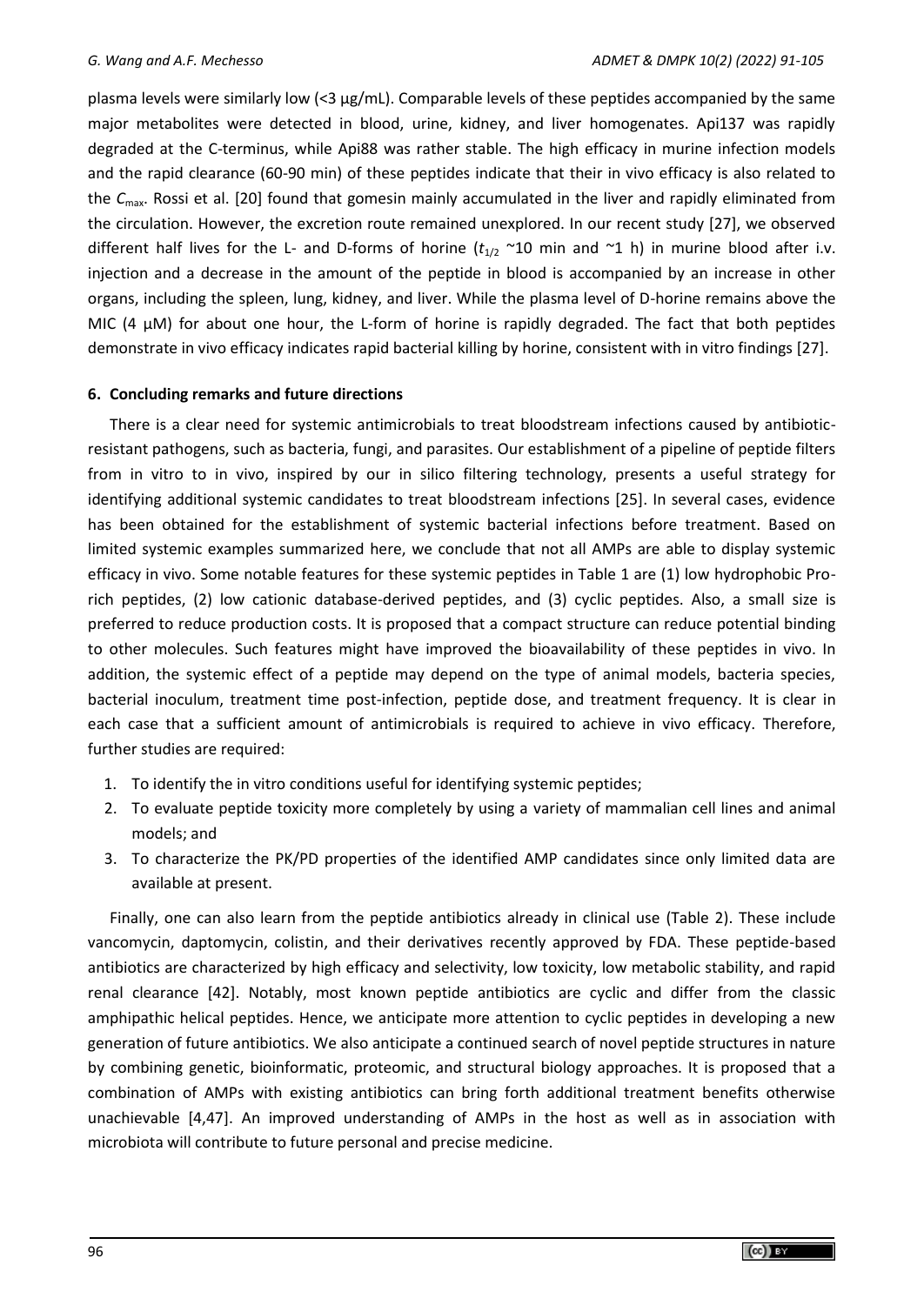| (Year)<br>Ref                | (1995)<br>$[32]$                                             | $[48]$<br>(2002)                                                                                             | $[47]$<br>(2004)                                         | $[37]$<br>(2005)                                                                                                                                                                                                                                       | $[24]$<br>(2005)                                            | $[49]$<br>(2010)                               | (2010)<br>$[50]$                                                        |
|------------------------------|--------------------------------------------------------------|--------------------------------------------------------------------------------------------------------------|----------------------------------------------------------|--------------------------------------------------------------------------------------------------------------------------------------------------------------------------------------------------------------------------------------------------------|-------------------------------------------------------------|------------------------------------------------|-------------------------------------------------------------------------|
| PK/PD                        | MTD 40 mg/kg                                                 | 25 mg/kg                                                                                                     | $\frac{1}{2}$                                            | described by a two-compartment model.<br>$L/Kg/hr$ , 1.2 -2.2 hr, and 0.33-0.49 Lit/kg,<br>-The decline in concentration was best<br>-The CI, T1/2B and Vss were 0.19-0.26<br>-Most of the injected compounds are<br>cleared renally.<br>respectively. | $MTD = 12 \, mg/kg$                                         | No activity in serum                           | After SC administration, remained stable<br>in the circulation for 21 h |
| Survival rate                | 30% of infected mice survived<br>after treatment at 40 mg/kg | survival time of infected mice<br>after treatment with 5 mg/kg<br>A modest prolongation in<br>of the peptide | 75% of infected mice survived<br>after BMAP-28 treatment | $\frac{1}{2}$                                                                                                                                                                                                                                          | $\frac{1}{2}$                                               | $\frac{1}{2}$                                  | 30% survival at 2 mg/kg and<br>90% at 5 mg/kg.                          |
| CFU drop<br><b>Bacterial</b> |                                                              |                                                                                                              | 308                                                      | $2.9 - 3.6 log$                                                                                                                                                                                                                                        | No bacteria etected<br>after 7 to 10 days<br>post treatment | 1 log                                          | 308                                                                     |
| Treatment<br>route           | $\geq$                                                       | $\geq$                                                                                                       | $\geq$                                                   | $\geq$                                                                                                                                                                                                                                                 | $\geq$                                                      | $\geq$                                         | IP/IM/IV                                                                |
| Infection<br>route           | $\geq$                                                       | $\geq$                                                                                                       | $\geq$                                                   | $\overline{\underline{\underline{\underline{\phantom{0}}}}}$                                                                                                                                                                                           | $\equiv$                                                    | $\geq$                                         | IP/IM                                                                   |
| Microorganism                | Aspergillus<br>fumigatus<br>spore                            | albicans<br>Candida                                                                                          | Staphylococcus<br>aureus                                 | (MSSA/MRSA)<br>S. aureus                                                                                                                                                                                                                               | Pseudomonas<br>aeruginosa<br>PAO1                           | MRSA                                           | S. aureus                                                               |
| Mice                         | BALB/C                                                       | Mice                                                                                                         | BALB/c                                                   | Mice                                                                                                                                                                                                                                                   | Webst<br>Swiss<br>$\mathbf{\tilde{e}}$                      | Mice                                           | Mice                                                                    |
| Peptide                      | Indolicidin<br>liposome                                      | P19(8)                                                                                                       | BMAP-28                                                  | Cyclic 6752                                                                                                                                                                                                                                            | WLBU <sub>2</sub>                                           | recombinant<br>lysostaphin<br>Ranalexin<br>pue | $C_{12(\omega7)}K$ -\beta_{12}<br><b>OAKs</b>                           |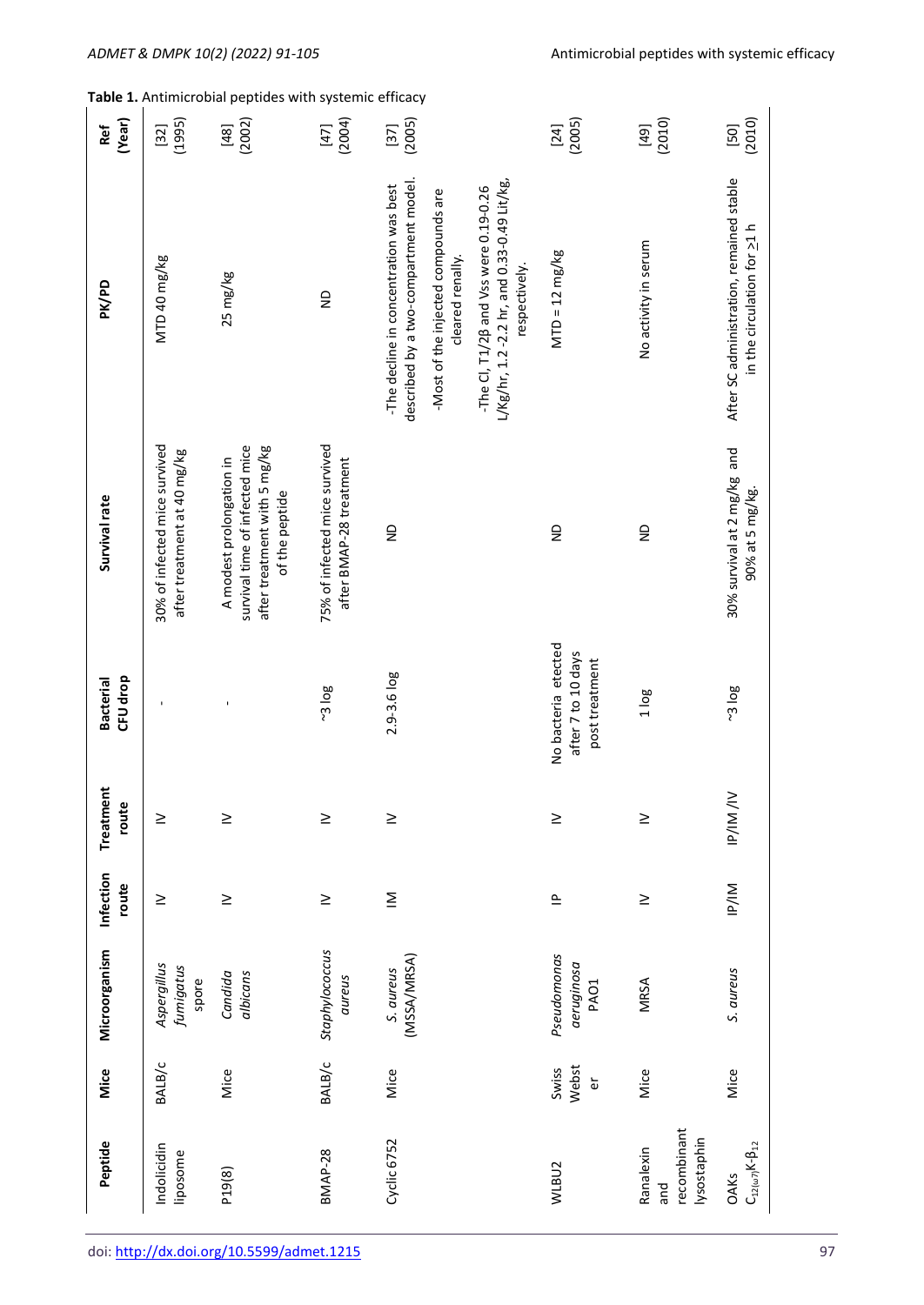| Ref                          | (2010)<br>$[17]$                                                                               | (2010)<br>$[51]$                                                                                                            | (2012)<br>$[52]$                                   | (2012)<br>$[20]$                                                                               | (2012)<br>$[23]$                      | (2015)<br>$[38]$                                                                                                                                                                   | (2016)<br>$[18]$                                                                                                             | (2016)<br>$[53]$                |                                                                                                                           |
|------------------------------|------------------------------------------------------------------------------------------------|-----------------------------------------------------------------------------------------------------------------------------|----------------------------------------------------|------------------------------------------------------------------------------------------------|---------------------------------------|------------------------------------------------------------------------------------------------------------------------------------------------------------------------------------|------------------------------------------------------------------------------------------------------------------------------|---------------------------------|---------------------------------------------------------------------------------------------------------------------------|
| PK/PD                        | MTD 25-50 mg/kg                                                                                | (>12) appeared to be higher than that of<br>The IM therapeutic index of the peptide<br>colistin (around 5-6); MTD>60 mg/kg. | Retained activity against the parasite in<br>blood | Mainly distributed in liver (60%) for up to<br>24 h post-injection.                            | $t_{1/2}$ < 60 min.                   | Concentration above the MIC for 4 h after<br>a single dose of 40 mg/kg; t <sub>1/2</sub> , 4.7 h; AUC<br>distribution, 47 mL; $MTD > 20$ mg/kg<br>to last, 57.8 µg-h/mL; Volume of | distribution, 32 mL; Onc112: $t_{1/2}$ , 19.3<br>min; volume of distribution, 13 mL.<br>Onc72: $t_{1/2}$ , 12 min; volume of | $\frac{1}{2}$                   | Detected in blood, urine, and kidney, and<br>liver homogenates at similar levels, with<br>rapid clearance within ~90 min. |
| Survival rate                | cisplastin non-treated mice,<br>40-100% in cisplastin-<br>80-100% survival in<br>treated mice. | 100% survived after 12 h<br>and only 14.3% survived<br>after 24 h.                                                          | $\frac{1}{2}$                                      | treatment, three days later<br>All died on the 18 <sup>th</sup> day of<br>than the PBS control | The survival rate: 60 to 90%          | In a septicemia protection<br>during 48 h when treated<br>model, 100% survival<br>above 0.5 mg/kg.                                                                                 | $\frac{\Omega}{\Sigma}$                                                                                                      | $\frac{\mathsf{D}}{\mathsf{D}}$ | 100%                                                                                                                      |
| CFU drop<br><b>Bacterial</b> | treated and non-<br>3-4 log in both<br>cisplastin pre-<br>treated mice.                        | $0.5 - 2 log$                                                                                                               | Significant parasite<br>load drop in liver         | $0.5 - 1$ log                                                                                  | 4-5 log                               | ~4 log/thigh                                                                                                                                                                       | 4-5 log 10 unit                                                                                                              | $-1$ $log 10$ unit              | $\infty$                                                                                                                  |
| Treatment<br>route           | $\mathbf{r}$                                                                                   | IM/IV                                                                                                                       | ≥                                                  | $\sim$                                                                                         | ௨                                     | ≥                                                                                                                                                                                  | Δ                                                                                                                            | ≥                               | ௨                                                                                                                         |
| Infection<br>route           | 으                                                                                              | $\triangleq$                                                                                                                | $\geq$                                             | $\geq$                                                                                         | $\triangleq$                          | $\equiv$                                                                                                                                                                           | $\triangleq$                                                                                                                 | $\triangleq$                    | $\equiv$                                                                                                                  |
| Microorganism                | Eschersichia<br>coli                                                                           | Acinetobacter<br>baumannii                                                                                                  | L. infantum<br>chagasi                             | Candida<br>albicans                                                                            | P. aeruginosa<br>S. aureus<br>E. coli | MRSA                                                                                                                                                                               | E. coli                                                                                                                      | MRSA                            | E. coli                                                                                                                   |
| Mice                         | $CFW-1$                                                                                        | $CD-1$                                                                                                                      | BALB/c                                             | BALB/C                                                                                         | Mice                                  | $CD-1$                                                                                                                                                                             | Mice                                                                                                                         | Mice                            | Mice                                                                                                                      |
| Peptide                      | A3-APO<br>dimer                                                                                | A3-APO                                                                                                                      | RP-1                                               | Gomesin                                                                                        | OH-CATH30                             | Teixobactin                                                                                                                                                                        | Onc <sub>72</sub><br><b>Onc112</b>                                                                                           | liposome<br>DP7-                | Api137                                                                                                                    |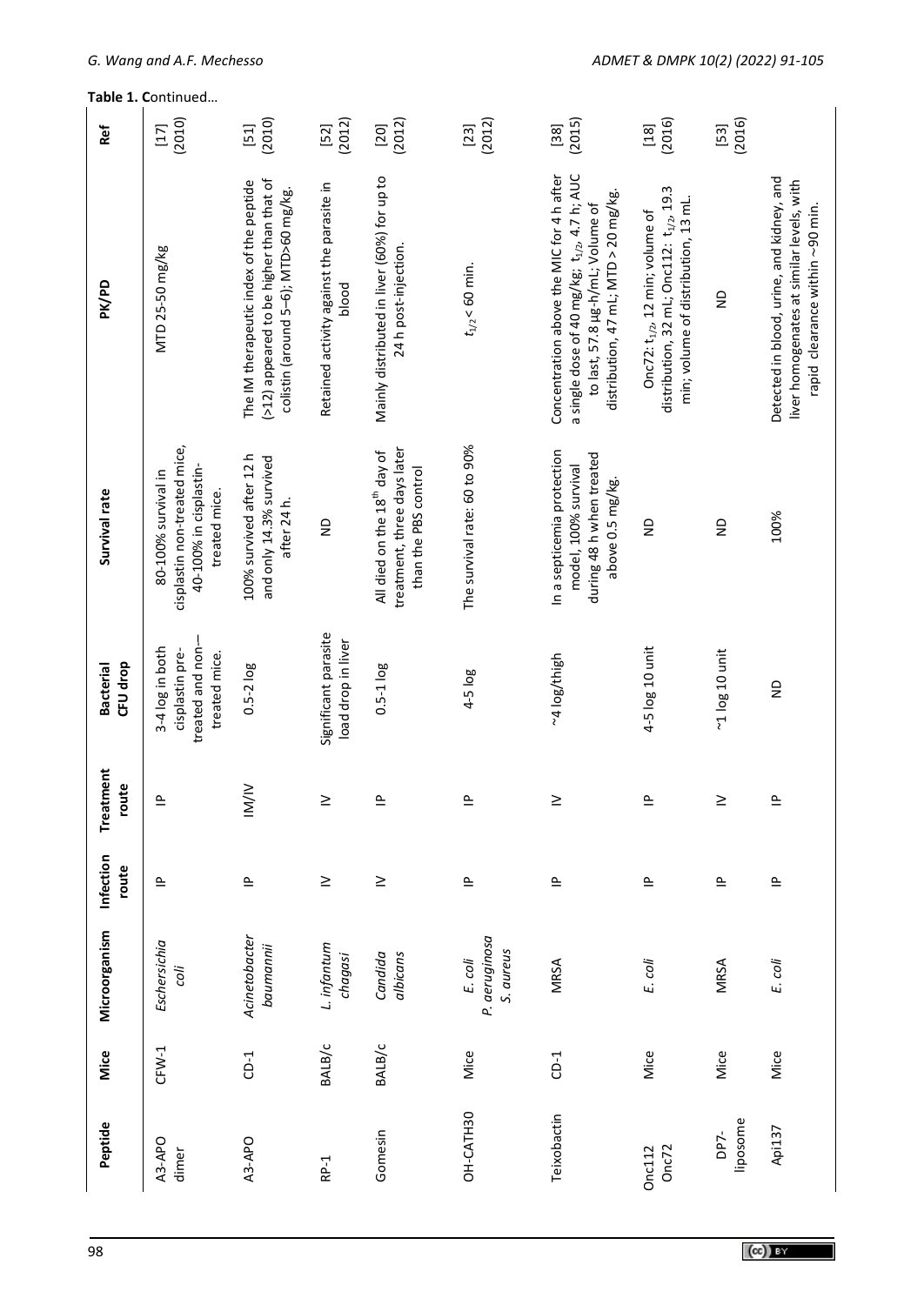**Table 1. C**ontinued…

| (Year)<br>Ref                | (2018)<br>$[54]$                                                     | (2019)<br>$[44]$                                                                                                            | (2019)<br>$[42]$                                                                                                                                       | (2019)<br>$[25]$  | (2019)<br>$[25]$  | (2019)<br>$[55]$                                  | (2019)<br>$[43]$                                   | (2020)<br>$[21]$                                                                            |
|------------------------------|----------------------------------------------------------------------|-----------------------------------------------------------------------------------------------------------------------------|--------------------------------------------------------------------------------------------------------------------------------------------------------|-------------------|-------------------|---------------------------------------------------|----------------------------------------------------|---------------------------------------------------------------------------------------------|
| PK/PD                        | MTD: 10 mg/kg for hydrazide analog and<br>25 mg/kg for amide analog. | MTD > 50 mg/kg; a two-compartment<br>model best described the IV data.<br>Slowly absorbed IP with 63.4%<br>bioavailability. | Cmax 23 mg/L (single IV 20 mg/kg); Low<br>distribution and low serum stability.<br>Rapidly eliminated from the blood<br>plasma levels, high volumes of | $\frac{1}{2}$     | $\frac{1}{2}$     | $\frac{1}{2}$                                     |                                                    | plasma/serum. t <sub>1/2</sub> , ~50 min in plasma.<br>MTD 100 mg/kg; activity decreased in |
| Survival rate                | Majority of the amide<br>analog treated mice<br>survived             | survival regardless of the<br>routes of administration<br>significantly enhanced<br>A single dose of RTD-1                  | Survival 67%/IP and 33%/IV<br>and SC administration                                                                                                    | $\frac{1}{2}$     | $\frac{1}{2}$     | Survival 60%                                      | 70-90% reductions in the<br>lethality of infection | Survival >60%.                                                                              |
| CFU drop<br><b>Bacterial</b> | ~ $0.5 - 1.5 \log 10$<br>unit                                        | $-1-3$ log fold                                                                                                             | $\frac{1}{2}$                                                                                                                                          | $1.5 - 1.8$ $log$ | $0.8 - 1.8$ $log$ |                                                   | $-1.5 - 2.5$ log                                   | $-0.5-1$ log                                                                                |
| Treatment<br>route           | Σ                                                                    | IV/SC/IP                                                                                                                    | IV/SC                                                                                                                                                  | $\cong$           | $\cong$           | $\geq$                                            | $\geq$                                             | $\geq$                                                                                      |
| Infection<br>route           | $\triangleq$                                                         | $\geq$                                                                                                                      | $\triangleq$                                                                                                                                           | $\triangleq$      | $\cong$           | $\leq$                                            | $\geq$                                             | $\geq$                                                                                      |
| Microorganism                | A. baumannii                                                         | C. albicans                                                                                                                 | E. coli                                                                                                                                                | MRSA USA300       | MRSA USA300       | aeruginosa and<br>Co-infection P.<br>A. baumannii | <b>MRSA</b>                                        | aeruginosa, K.<br>pneumoniae,<br>S. aureus P.<br>baumannii<br>and A.                        |
| Mice                         | Mice                                                                 | $CD-1$                                                                                                                      | NMRI                                                                                                                                                   | C57BL/6           | C57BL/6           | BALB/c                                            | C57BL/6                                            | C57BL/6                                                                                     |
| Peptide                      | hydrazide<br>Chex1-<br>Chex1-<br>amide<br>Arg20<br>Arg20             | RTD-1                                                                                                                       | Api137                                                                                                                                                 | <b>DFT503</b>     | <b>DFT561</b>     | Tachyplesin                                       | DP7                                                | AMPR-11                                                                                     |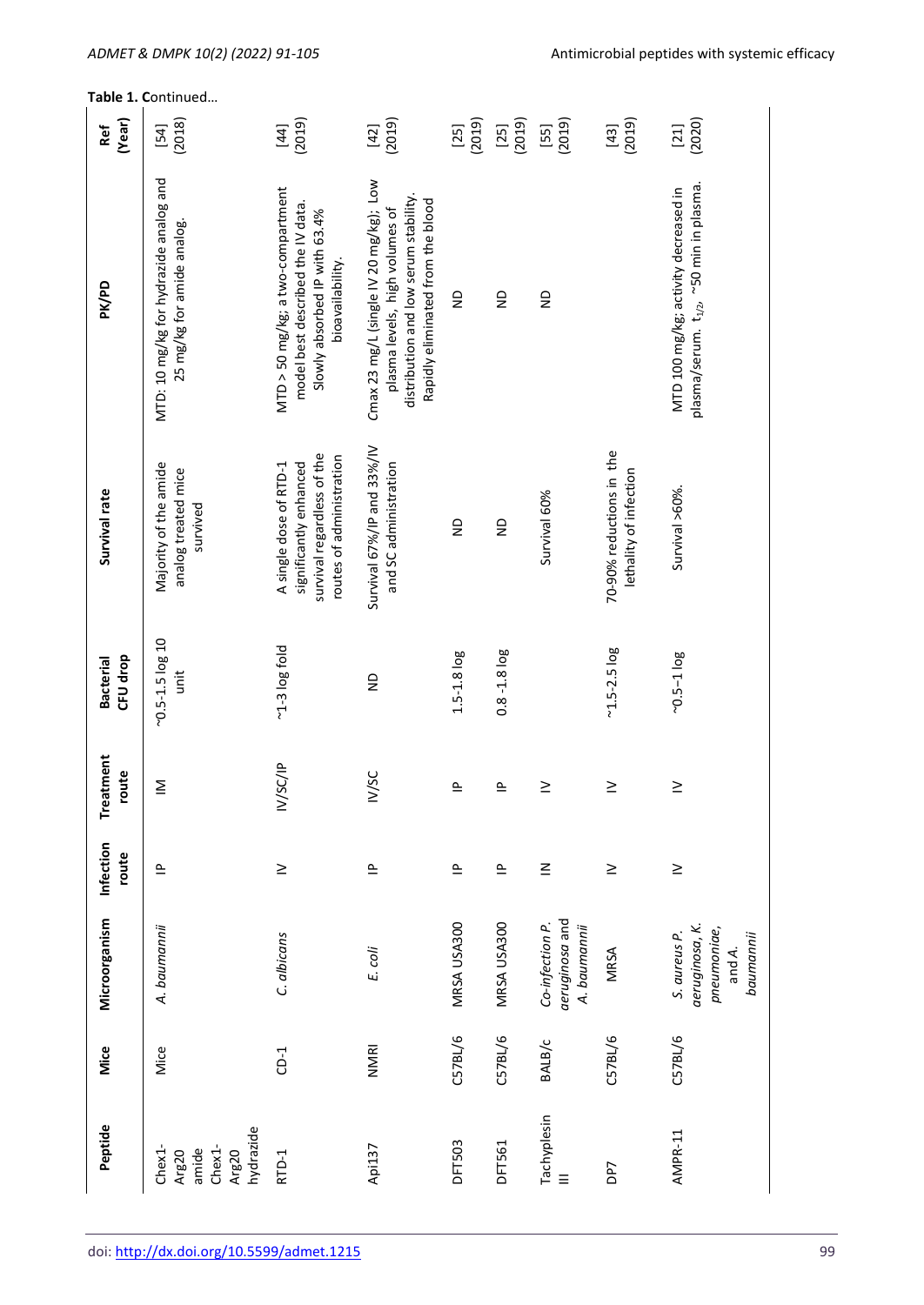| (Year)<br>Ref                | (2020)<br>$[27]$                                                                                                       | $[27]$<br>$(2020)$                 | $[22]$<br>$(2021)$                                        |
|------------------------------|------------------------------------------------------------------------------------------------------------------------|------------------------------------|-----------------------------------------------------------|
| DK/PD                        | $t_{1/2}$ for horine < 15 min and for D-horine<br>~1 h. D-form detected in lung, spleen,<br>liver, and kidney in 24 h. | $\frac{1}{2}$                      | MTD >20 mg/kg; D-form binds less to<br>serum than L-form. |
| Survival rate                | 87.5% survived/IP (cf.<br>87.5% vancomycin)                                                                            | 81.8%/IP (cf. 50%<br>doripenem)    | $\frac{1}{2}$                                             |
| CFU drop<br><b>Bacterial</b> | up to 4.5 log/IP;<br>$~2 - 2.5$ $log/V$                                                                                | $1-3$ $log/IP$ ; up to<br>VI/301 Z | $-0.5 - 1 \log$                                           |
| Treatment<br>route           | $\frac{1}{10}$                                                                                                         | $\frac{1}{2}$                      | 으                                                         |
| Infection<br>route           | $\equiv$                                                                                                               | $\triangle$                        | $\triangle$                                               |
| Microorganism                | MRSA USA300                                                                                                            | K. pneumoniae                      | MRSA USA300                                               |
| Mice                         | C57BL/6<br>BALB/c                                                                                                      | C57BL/6<br>BALB/c                  | C57BL/6<br>BALB/c                                         |
| Peptide                      | Horine                                                                                                                 | Verine                             | C10-KR8d                                                  |

Abbreviations: MTD, Maximum tolerable dose; ND, Not determined; IP, Intraperitoneal; IV, Intravenous; SC, Subcutaneous; IN, intranasal Abbreviations: MTD, Maximum tolerable dose; ND, Not determined; IP, Intraperitoneal; IV, Intravenous; SC, Subcutaneous; IN, intranasal

# $G.$  Wang and A.F. Mechesso

**Table 1. C**ontinued…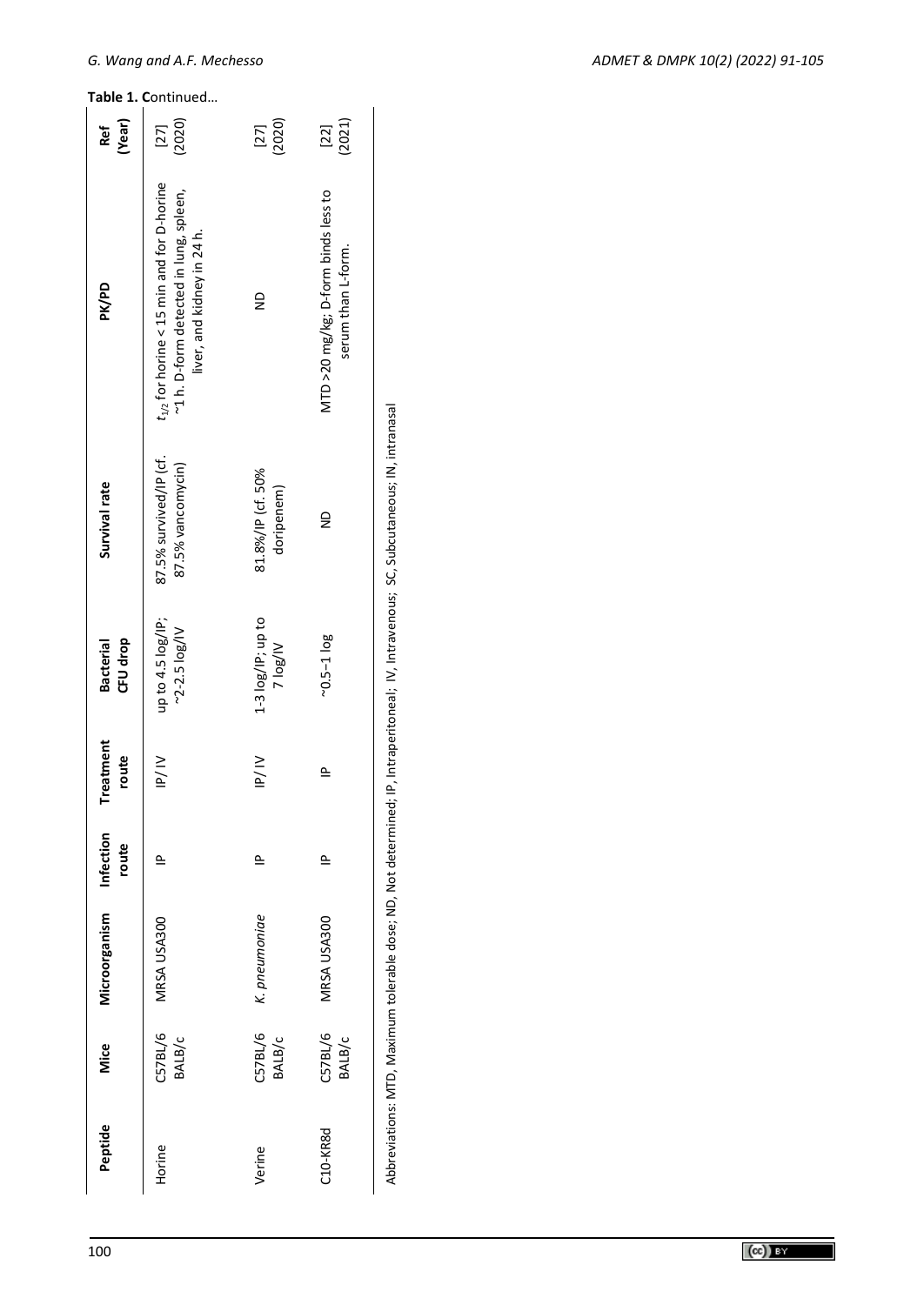| Peptide antibiotic      | Trade name                              | Class                                    |
|-------------------------|-----------------------------------------|------------------------------------------|
| Colistin (polymyxin E)  | Colistimethate sodi<br>um, Coly Mycin M | Lipopeptide                              |
| Polymyxin B             | Poly-Rx                                 | Lipopeptide                              |
| Vancomycin              | Vancocin, Vancoled                      | Glycopeptide                             |
| Teicoplanin             | Targocid                                | Glycopeptide                             |
| Telavancin (TD-6424)    | Vibativ                                 | (vancomycin derivec<br>Lipoglycopeptide  |
| Oritavancin (LY 333328) | Orbactive                               | (vancomycin-derived)                     |
| Dalbavancin (BI 397)    | Dalvance; Xydalba                       | (teicoplanin analog)<br>Lipoglycopeptide |

| Peptide antibiotic      | Trade name                              | Class                                    | spectrum<br>Activity | MOA                                                   | Treatment                                      | Route  |
|-------------------------|-----------------------------------------|------------------------------------------|----------------------|-------------------------------------------------------|------------------------------------------------|--------|
| Colistin (polymyxin E)  | Colistimethate sodi<br>um, Coly Mycin M | Lipopeptide                              | ပ                    | Membrane lysis                                        | G-infections<br>Multi drug-<br>resistant       | $\geq$ |
| Polymyxin B             | Poly-Rx                                 | Lipopeptide                              | φ                    | Membrane lysis                                        | and bloodstream<br>Urinary tract<br>infections | $\geq$ |
| Vancomycin              | Vancocin, Vancoled                      | Glycopeptide                             | $\vec{c}$            | Inhibits cell wall<br>synthesis                       | G+ infections                                  | $\geq$ |
| Teicoplanin             | Targocid                                | Glycopeptide                             | $\vec{c}$            | Inhibits cell wall<br>synthesis                       | G+ infections                                  | M,N    |
| Telavancin (TD-6424)    | Vibativ                                 | (vancomycin derived)<br>Lipoglycopeptide | $\vec{c}$            | Membrane lysis<br>and inhibits cell<br>wall synthesis | Skin infections<br>(CSSI)                      | $\geq$ |
| Oritavancin (LY 333328) | Orbactive                               | (vancomycin-derived)                     | $\vec{5}$            | Membrane lysis<br>and inhibits cell<br>wall synthesis | Skin infections                                | $\geq$ |
| Dalbavancin (BI 397)    | Dalvance; Xydalba                       | (teicoplanin analog)<br>Lipoglycopeptide | $G+$ (MRSA)          | Inhibits cell wall<br>synthesis                       | Skin infections<br>tolerability)<br>(best drug | $\geq$ |
| Daptomycin              | Cubicin                                 | Lipopeptide                              | $\vec{c}$            | Membrane lysis                                        | Skin infections                                | $\geq$ |

**Approved<br>1970**<br>1994<br>1958 1958<br>1980 Europe

2014; 2021

2003

**1**G+, gram-positive bacteria; G-, gram-negative bacteria; IV, intravenous; IM, intramuscular; CSSSIs, complicated skin and skin structure infections

<sup>1</sup>G+, gram-positive bacteria; G-, gram-negative bacteria; IV, intravenous; IM, intramuscular; CSSSIs, complicated skin and skin structure infections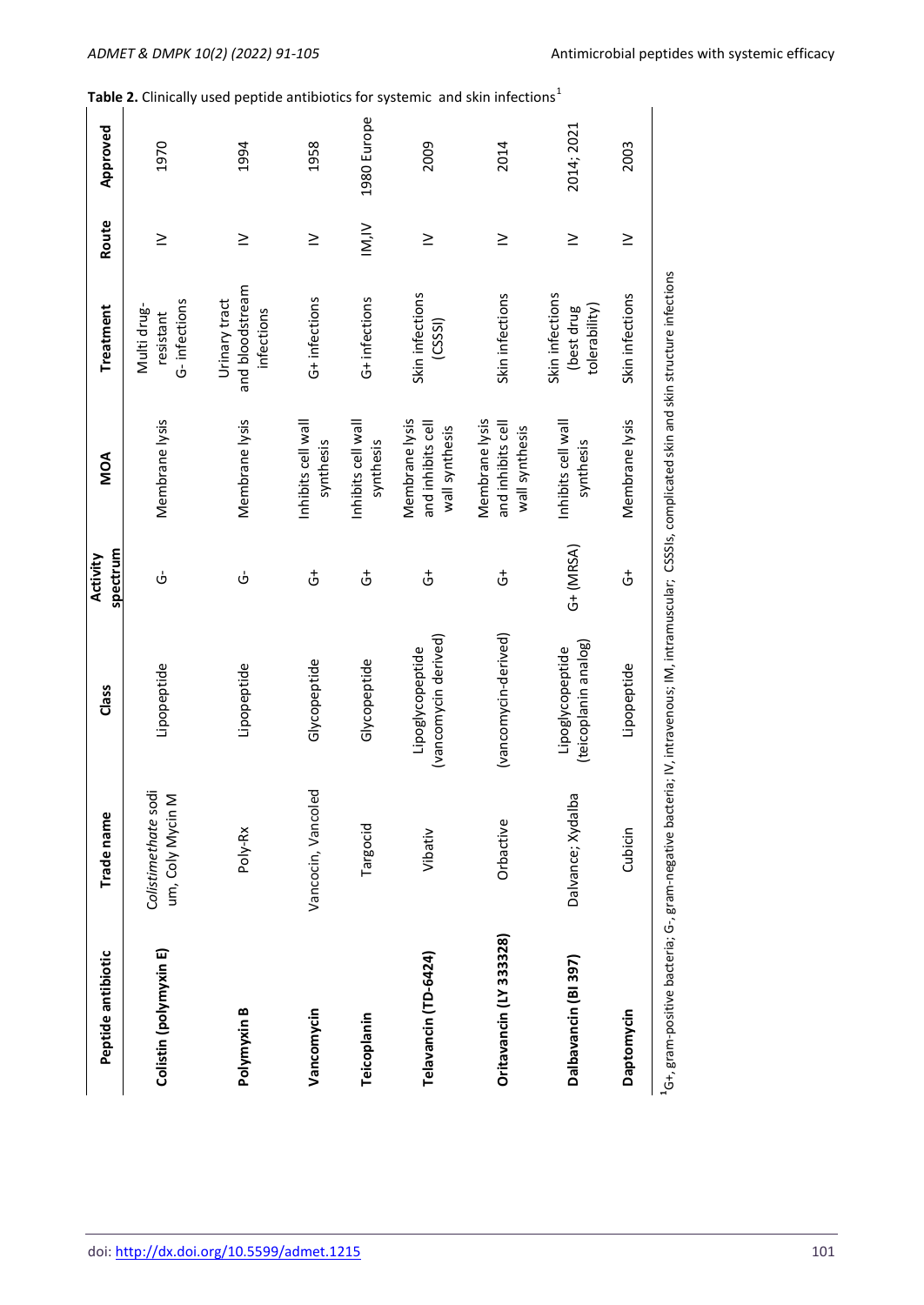**Conflict of interest**: The authors declare no conflict of interest

**Acknowledgement**: This study is supported by the grants from the NIH (GM138552) and the state of Nebraska

# **References**

- [1] J. O'Neil, The Review on Antimicrobial Resistance: Tracking Drug-resistant Infections Globally. UK (2014). [https://amr-review.org/sites/default/files/160518\\_Final%20paper\\_with%20cover.pdf.](https://amr-review.org/sites/default/files/160518_Final%20paper_with%20cover.pdf)
- [2] H.G. [Boman.](https://onlinelibrary.wiley.com/action/doSearch?ContribAuthorRaw=Boman%2C+H+G) Antibacterial peptides: basic facts and emerging concepts. *Journal of Internal Medicine* **254** (2003) 197–215. [https://doi.org/10.1046/j.1365-2796.2003.01228.x.](https://doi.org/10.1046/j.1365-2796.2003.01228.x)
- [3] M. Zasloff. Antimicrobial peptides of multicellular organisms. *Nature* **415** (2002) 389–395. [https://](https://doi.org/10.1038/415389a) [doi.org/10.1038/415389a.](https://doi.org/10.1038/415389a)
- [4] B. Mishra, S. Reiling, D. Zarena, G. Wang. Host defense antimicrobial peptides as antibiotics: design and application strategies. *Current Opinion in Chemical Biology* **38** (2017) 87-96. [https://doi.org/-](https://doi.org/10.1016/j.cbpa.2017.03.014) [10.1016/j.cbpa.2017.03.014.](https://doi.org/10.1016/j.cbpa.2017.03.014)
- [5] Z. Wang, G. Wang. APD: the antimicrobial peptide database. *Nucleic Acids Research* **32** (2004) D590- D592. [https://doi.org/10.1093/nar/gkh025.](https://doi.org/10.1093/nar/gkh025)
- [6] G. Wang, C.M. Zietz, A. Mudgapalli, S. Wang, Z. Wang. The evolution of the antimicrobial peptide database over 18 years: Milestones and new features. *Protein Science* **31** (2022) 92-106. [https://doi-](https://doi.org/10.1002/pro.4185) [.org/10.1002/pro.4185.](https://doi.org/10.1002/pro.4185)
- [7] G. Wang. Structures of human host defense Cathelicidin LL-37 and its smallest antimicrobial peptide kr-12 in lipid structures of human host defense Cathelicidin LL-37 and its smallest antimicrobial peptide KR-12 in lipid micelles. *The Journal of Biological Chemistry* **283** (2008) 32637–32643. [https://doi.org/10.1074/jbc.M805533200.](https://doi.org/10.1074/jbc.M805533200)
- [8] G. Wang. Unifying the classification of antimicrobial peptides in the antimicrobial peptide database. *Methods in Enzymology* (2021). In press. [https://doi.org/10.1016/bs.mie.2021.09.006.](https://doi.org/10.1016/bs.mie.2021.09.006)
- [9] R.I. Lehrer, W. Lu. α-Defensins in human innate immunity. *Immunological Reviews* **245** (2012) 84- 112. [https://doi.org/10.1097/MOH.0000000000000005.](https://doi.org/10.1097/MOH.0000000000000005)
- [10] G. Diamond, L. Ryan. Beta-defensins: what are they really doing in the oral cavity? *Oral Diseases* **17** (2011) 628-635. [https://doi.org/10.1111/j.1601-0825.2011.01799.x.](https://doi.org/10.1111/j.1601-0825.2011.01799.x)
- [11] M. Graf, M. Mardirossian, F. Nguyen, A.C. Seefeldt, G. Guichard, M. Scocchi, C.A. Innis, D.N. Wilson. Proline-rich antimicrobial peptides targeting protein synthesis. *Natural Product Reports* **34** (2017) 702-711. [https://doi.org/10.1039/c7np00020k.](https://doi.org/10.1039/c7np00020k)
- [12] R.M. Epand, H.J. Vogel. Diversity of antimicrobial peptides and their mechanisms of action. *Biochimica et Biophysica Acta* **1462** (1999)11-28. [https://doi.org/10.1016/s0005-2736\(99\)00198-4.](https://doi.org/10.1016/s0005-2736(99)00198-4)
- [13] A. Makovitzki, D. Avrahami, Y. Shai. Ultrashort antibacterial and antifungal lipopeptides. *Proceedings of the National Academy of Sciences* **103** (2006) 15997-60002. [https://doi.org/10.1073/pnas.-](https://doi.org/10.1073/pnas.0606129103) [0606129103.](https://doi.org/10.1073/pnas.0606129103)
- [14] G. Wang, J.L. Narayana, B. Mishra, Y. Zhang, F. Wang, C. Wang, D. Zarena, T. Lushnikova, X. Wang. Design of antimicrobial peptides: Progress made with human Cathelicidin LL-37. In: Matsuzaki K. (eds) Antimicrobial Peptides. *Advances in Experimental Medicine and Biology* **1117** (2019) 215-240. [https://doi.org/10.1007/978-981-13-3588-4\\_12.](https://doi.org/10.1007/978-981-13-3588-4_12)
- [15] X. Li, Y. Li, H. Han, D.W. Miller, G. Wang. Solution structures of human LL-37 fragments and NMRbased identification of a minimal membrane-targeting antimicrobial and anticancer region. *Journal of the American Chemical Society* **128** (2006) 5776-5785. [https://doi.org/10.1021/ja0584875.](https://doi.org/10.1021/ja0584875)
- [16] Qin, H. Fang, X. Chen, L. Wang, C. Ma, X. Xi, T. Chen, C. Shaw, M. Zhou. Exploration of the structure– function relationships of a novel frog skin secretion-derived bioactive peptide, t-DPH1, through use of rational design, cationicity enhancement and in vitro studies. *Antibiotics* **10** (2021) 1529. [https://doi.org/10.3390/antibiotics10121529.](https://doi.org/10.3390/antibiotics10121529)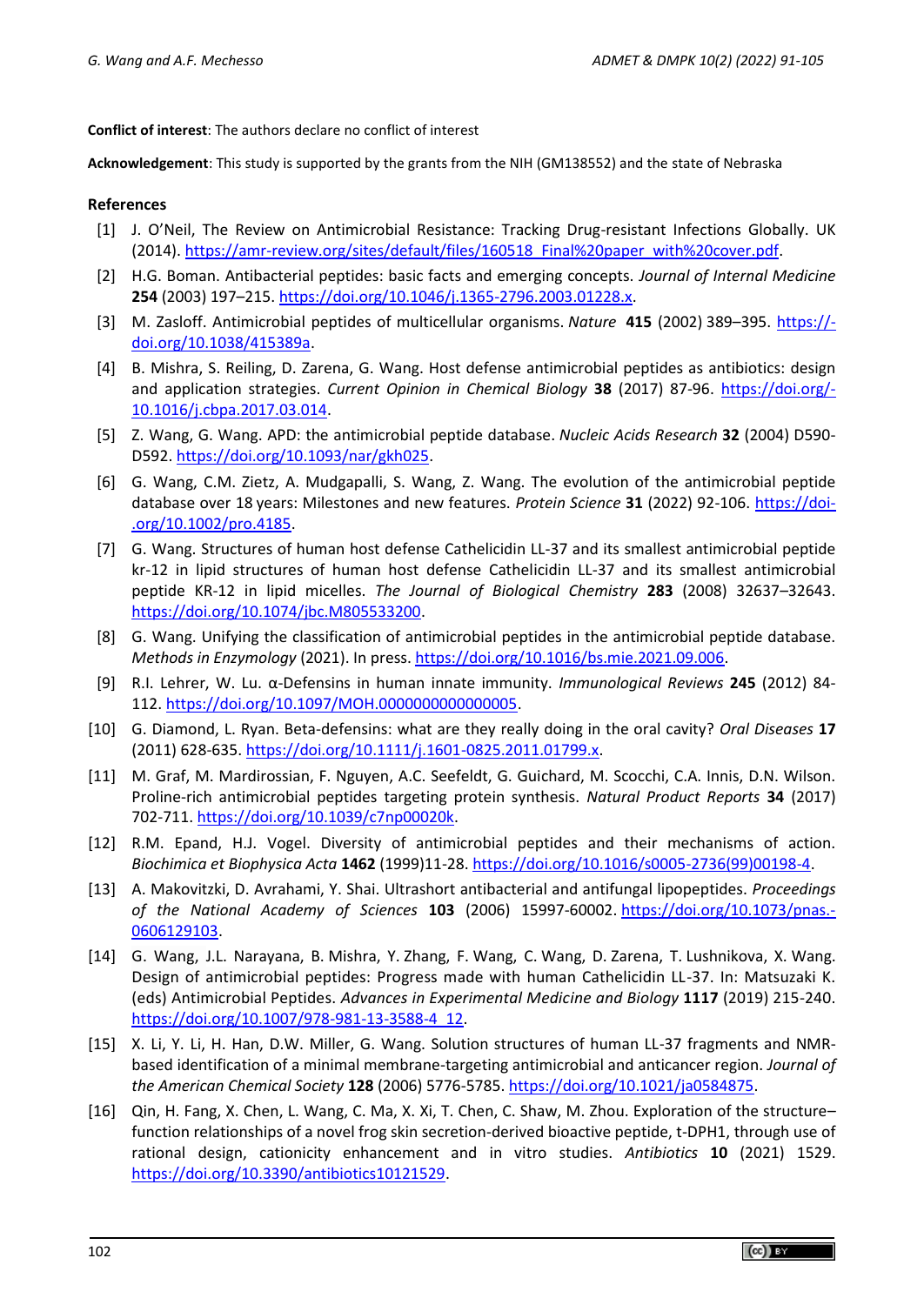- [17] [D. Szabo](https://www.sciencedirect.com/science/article/abs/pii/S0924857909004907?via%3Dihub#!)' [E. Ostorhazi,](https://www.sciencedirect.com/science/article/abs/pii/S0924857909004907?via%3Dihub#!) [A. Binas, F. Rozgonyi,](https://www.sciencedirect.com/science/article/abs/pii/S0924857909004907?via%3Dihub#!) [B. Kocsis,](https://www.sciencedirect.com/science/article/abs/pii/S0924857909004907?via%3Dihub#!) [M. Cassone, J.D. Wade,](https://www.sciencedirect.com/science/article/abs/pii/S0924857909004907?via%3Dihub#!) [O. Nolte, L. Otvos](https://www.sciencedirect.com/science/article/abs/pii/S0924857909004907?via%3Dihub#!) . The designer proline-rich antibacterial peptide A3-APO is effective against systemic *Escherichia coli* infections in different mouse models. *International Journal of Antimicrobial Agents* **35** (2010) 357– 361. [https://doi.org/10.1016/j.ijantimicag.2009.10.015.](https://doi.org/10.1016/j.ijantimicag.2009.10.015)
- [18] R. Schmidt, E. Ostorházi, E. Wende, D. Knappe, R. Hoffmann. Pharmacokinetics and in vivo efficacy of optimized oncocin derivatives. *Journal of Antimicrobial Chemotherapy* **71** (2016) 1003–1011. [https://doi.org/10.1093/jac/dkv454.](https://doi.org/10.1093/jac/dkv454)
- [19] R. Schmidt, D. Knappe, E. Wende, E. Ostorházi, R. Hoffmann. *In vivo* efficacy and pharmacokinetics of optimized apidaecin analogs. *Frontiers in Chemistry* **5** (2017) 15. [https://doi.org/10.3389/](https://doi.org/10.3389/fchem.2017.00015) [fchem.2017.00015.](https://doi.org/10.3389/fchem.2017.00015)
- [20] D.C. Rossi, J.E. Muñoz, D.D. Carvalho, [R. Belmonte,](https://bmcmicrobiol.biomedcentral.com/articles/10.1186/1471-2180-12-28#auth-Rodrigo-Belmonte) [B. Faintuch,](https://bmcmicrobiol.biomedcentral.com/articles/10.1186/1471-2180-12-28#auth-Bluma-Faintuch) [P. Borelli,](https://bmcmicrobiol.biomedcentral.com/articles/10.1186/1471-2180-12-28#auth-Primavera-Borelli) [A. Miranda,](https://bmcmicrobiol.biomedcentral.com/articles/10.1186/1471-2180-12-28#auth-Antonio-Miranda) [C.P. Taborda,](https://bmcmicrobiol.biomedcentral.com/articles/10.1186/1471-2180-12-28#auth-Carlos_P-Taborda) [S.](https://bmcmicrobiol.biomedcentral.com/articles/10.1186/1471-2180-12-28#auth-Sirlei-Daffre)  [Daffre](https://bmcmicrobiol.biomedcentral.com/articles/10.1186/1471-2180-12-28#auth-Sirlei-Daffre) *.* Therapeutic use of a cationic antimicrobial peptide from the spider *Acanthoscurria gomesiana* in the control of experimental candidiasis. *BMC Microbiology* **12** (2012) 28. [https://doi.org/10.1186/1471-2180-12-28.](https://doi.org/10.1186/1471-2180-12-28)
- [21] H.R. Lee, D.G. You, H.K. Kim, J.W. Sohn, M.J. Kim, J.K. Park, G.Y. Lee, Y.D. Yoo. Romo1-derived antimicrobial peptide is a new antimicrobial agent against multidrug-resistant bacteria in a murine model of sepsis. *mBio* **11** (2020) e03258–19. [https://doi.org/10.1128/mBio.03258-19.](https://doi.org/10.1128/mBio.03258-19)
- [22] [J. L. Narayana](https://pubmed.ncbi.nlm.nih.gov/?term=Lakshmaiah+Narayana+J&cauthor_id=33890759) , [R. Golla,](https://pubmed.ncbi.nlm.nih.gov/?term=Golla+R&cauthor_id=33890759) [B. Mishra,](https://pubmed.ncbi.nlm.nih.gov/?term=Mishra+B&cauthor_id=33890759) [X. Wang,](https://pubmed.ncbi.nlm.nih.gov/?term=Wang+X&cauthor_id=33890759) [T. Lushnikova,](https://pubmed.ncbi.nlm.nih.gov/?term=Lushnikova+T&cauthor_id=33890759) [Y. Zhang,](https://pubmed.ncbi.nlm.nih.gov/?term=Zhang+Y&cauthor_id=33890759) [A.Verma,](https://pubmed.ncbi.nlm.nih.gov/?term=Verma+A&cauthor_id=33890759) [V. Kumar,](https://pubmed.ncbi.nlm.nih.gov/?term=Kumar+V&cauthor_id=33890759) [J. Xie,](https://pubmed.ncbi.nlm.nih.gov/?term=Xie+J&cauthor_id=33890759) [G.](https://pubmed.ncbi.nlm.nih.gov/?term=Wang+G&cauthor_id=33890759)  [Wang.](https://pubmed.ncbi.nlm.nih.gov/?term=Wang+G&cauthor_id=33890759) Short and robust anti-infective lipopeptides engineered based on the minimal antimicrobial peptide KR12 of Human LL-37. *ACS Infectious Disease* **7** (2021) 1795-1808. [https://doi.org/-](https://doi.org/10.1021/acsinfecdis.1c00101) [10.1021/acsinfecdis.1c00101.](https://doi.org/10.1021/acsinfecdis.1c00101)
- [23] S.A. Li, W.H. Lee, Y. Zhang. Efficacy of OH-CATH30 and its analogs against drug-resistant bacteria in vitro and in mouse models. *Antimicrobial Agents and Chemotherapy* **56** (2012) 3309- 3317. [https://doi.org/10.1128/AAC.06304-11.](https://doi.org/10.1128/AAC.06304-11)
- [24] B. Deslouches, K. Islam, J.K. Craigo, S.M. Paranjape, R.C. Montelaro, T.A. Mietzner. Activity of the de novo engineered antimicrobial peptide WLBU2 against *Pseudomonas aeruginosa* in human serum and whole blood: implications for systemic applications. *Antimicrobial Agents and Chemotherapy* **49** (2005) 3208–3216. [https://doi.org/10.1128/AAC.49.8.3208-3216.2005.](https://doi.org/10.1128/AAC.49.8.3208-3216.2005)
- [25] B. Mishra, J.L. Narayana, T. Lushnikova, X. Wang, G. Wang. Low cationicity is important for systemic in vivo efficacy of database-derived peptides against drug-resistant Gram-positive pathogens. *Proceedings of the National Academy of Sciences* **116** (2019) 13517–13522. [https://doi.org/10.1073/](https://doi.org/10.1073/pnas.1821410116) [pnas.1821410116.](https://doi.org/10.1073/pnas.1821410116)
- [26] B. Mishra, G. Wang. Ab initio design of potent anti-MRSA peptides based on database filtering technology. *Journal of the American Chemical Society* **134** (2012) 12426-12429. [https://doi.org/-](https://doi.org/10.1021/ja305644e) [10.1021/ja305644e.](https://doi.org/10.1021/ja305644e)
- [27] J.L. Narayana, B. Mishra, T. Lushnikova, Q. Wu, Y.S. Chhonkerb, Y.Zhang, D. Zarena, E.S. Salnikov, X. Dang, F. Wang, C. Murphy, K.W. Foster, S. Gorantla, B. Bechinger, D.J. Murry, G. Wang. Two distinct amphipathic peptide antibiotics with systemic efficacy. *Proceedings of the National Academy of Sciences* **117** (2020) 19446–19454. [https://doi.org/10.1073/pnas.2005540117.](https://doi.org/10.1073/pnas.2005540117)
- [28] G. Wang. Post-translational modifications of natural antimicrobial peptides and strategies for peptide engineering. *Current Biotechnology* **1** (2012) 72-79. [https://doi.org/10.2174/2211550111201010072.](https://doi.org/10.2174/2211550111201010072)
- [29] B.P. Mowery, S.E. Lee, D.A. Kissounko, R.F. Epand, R.M. Epand, B. Weisblum, S.S. Stahl, S.H. Gellman. Mimicry of antimicrobial host-defense peptides by random copolymers. *Journal of the American Chemical Society* **129** (2007) 15474-15476. [https://doi.org/10.1021/ja077288d.](https://doi.org/10.1021/ja077288d)
- [30] R.W. Scott, W.F. DeGrado, G.N. Tew. De novo designed synthetic mimics of antimicrobial peptides. *[Current Opinion in Biotechnology](https://www.sciencedirect.com/journal/current-opinion-in-biotechnology)* **19** (2008) 620-627. [https://doi.org/10.1016/j.copbio.2008.10.013.](https://doi.org/10.1016/j.copbio.2008.10.013)
- [31] I.S. Radzishevsky, S. Rotem, D. Bourdetsky, S. Navon-Venezia, Y. Carmeli, A. Mor. Improved antimicrobial peptides based on acyl-lysine oligomers. *Nature Biotechnology* **25** (2007) 657- 659. [https://doi.org/10.1038/nbt1309.](https://doi.org/10.1038/nbt1309)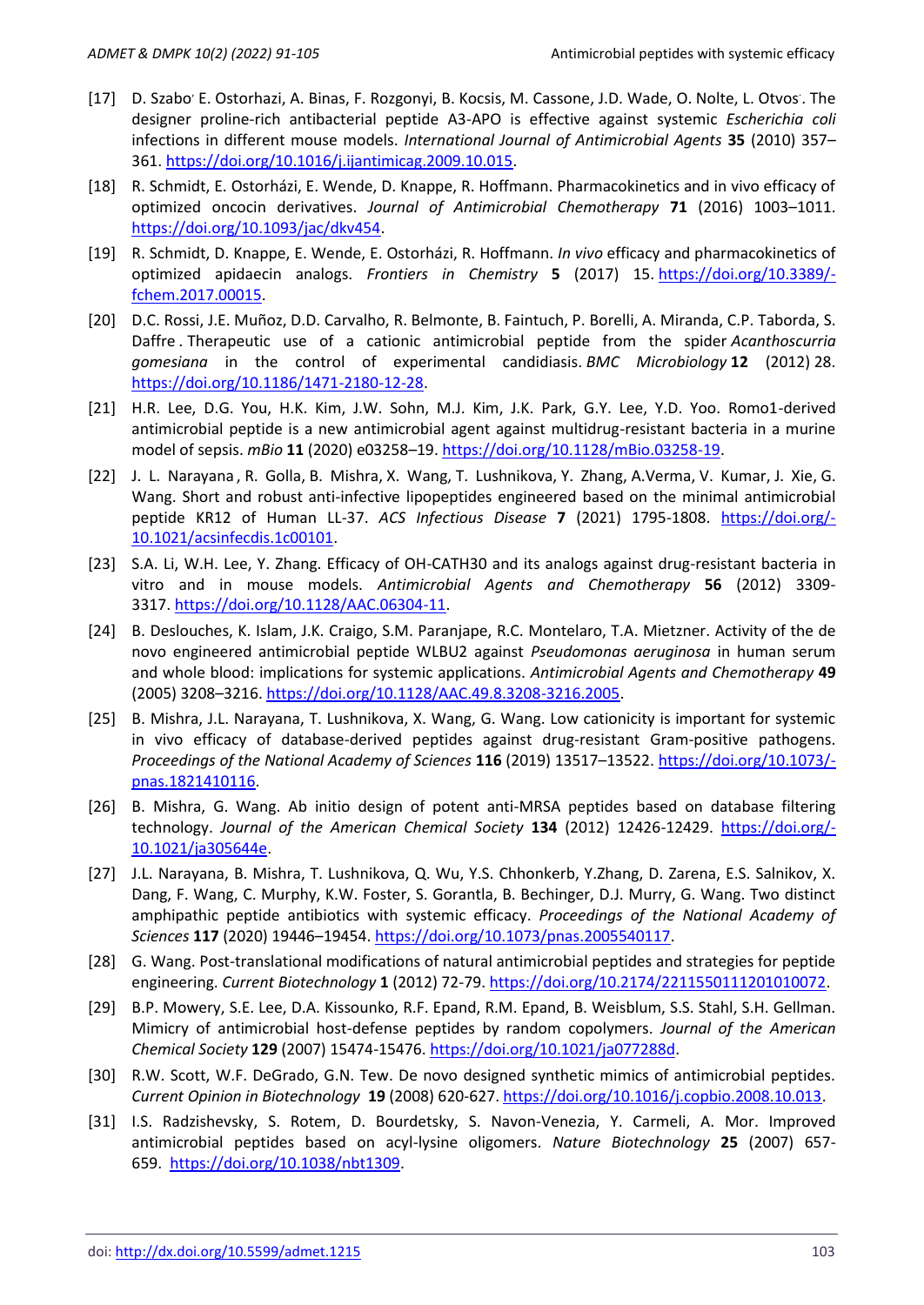- [32] I. [Ahmad,](https://www.infona.pl/contributor/0@bwmeta1.element.elsevier-b57cf62a-4dc7-38e6-9d67-a703605403d0/tab/publications) W.R. [Perkins,](https://www.infona.pl/contributor/1@bwmeta1.element.elsevier-b57cf62a-4dc7-38e6-9d67-a703605403d0/tab/publications) D.M. [Lupan,](https://www.infona.pl/contributor/2@bwmeta1.element.elsevier-b57cf62a-4dc7-38e6-9d67-a703605403d0/tab/publications) M.E. [Selsted,](https://www.infona.pl/contributor/3@bwmeta1.element.elsevier-b57cf62a-4dc7-38e6-9d67-a703605403d0/tab/publications) A.S. [Janoff.](https://www.infona.pl/contributor/4@bwmeta1.element.elsevier-b57cf62a-4dc7-38e6-9d67-a703605403d0/tab/publications) Liposomal entrapment of the neutrophil-derived peptide indolicidin endows it with in vivo antifungal activity. *[Biochimica et](https://www.sciencedirect.com/science/journal/00052736)  [Biophysica Acta \(BBA\) -](https://www.sciencedirect.com/science/journal/00052736) Biomembranes* **1237** (1995) 109–114. [https://doi.org/10.1016/0005-](https://doi.org/10.1016/0005-2736(95)00087-j) [2736\(95\)00087-j.](https://doi.org/10.1016/0005-2736(95)00087-j)
- [33] X. Liu, Z. Li, X. Wang, Y. Chen, F. Wu, K. Men, T. Xu, Y. Luo, L.Yang. Novel antimicrobial peptidemodified azithromycin-loaded liposomes against methicillin-resistant *Staphylococcus aureus*. *International Journal of Nanomedicine* **11** (2016) 6781–6794. [https://doi.org/10.2147/](https://doi.org/10.2147/ijn.s107107) [ijn.s107107.](https://doi.org/10.2147/ijn.s107107)
- [34] J. Johansson, G.H. Gudmundsson, M.E. Rottenberg, K.D. Berndt, B. Agerberth. Conformationdependent antibacterial activity of the naturally occurring human peptide LL-37. *Journal of Biological Chemistry* **273** (1998) 3718-3724. [https://doi.org/10.1074/jbc.273.6.3718.](https://doi.org/10.1074/jbc.273.6.3718)
- [35] F. Jafari, S. Elyasi. Prevention of colistin induced nephrotoxicity: a review of preclinical and clinical data. *Expert Review of Clinical Pharmacology*. **14** (2021) 1113-1131. [https://doi.org/10.1080/-](https://doi.org/10.1080/17512433.2021.1933436) [17512433.2021.1933436.](https://doi.org/10.1080/17512433.2021.1933436)
- [36] B.K. Prasannan, F.C. Mukthar, V.N. Unni, S. Mohan, K. Vinodkumar. Colistin Nephrotoxicity-Age and Baseline kidney Functions Hold the Key. *Indian Journal of Nephrology*. **31** (2021) 449-453. [https://doi.org/10.4103/ijn.IJN\\_130\\_20.](https://doi.org/10.4103/ijn.IJN_130_20)
- [37] V. Dartois, J. Sanchez-Quesada, E. Cabezas, E. Chi, C. Dubbelde, C. Dunn, J. Granja, C. Gritzen, D. Weinberge, M. R. Ghadiri, T.R. Parr. Systemic antibacterial activity of novel synthetic cyclic peptides *Antimicrobial Agents and Chemotherapy* **49** (2005) 3302–3310. [https://doi.org/10.1128/-](https://doi.org/10.1128/AAC.49.8.3302-3310.2005) [AAC.49.8.3302-3310.2005.](https://doi.org/10.1128/AAC.49.8.3302-3310.2005)
- [38] L.L. Ling, T. Schneider, A.J. Peoples, A.L. Spoering, I. Engels, B.P. Conlon, A. Mueller, T.F. Schäberle, D.E. Hughes, S. Epstein, M. Jones, L. Lazarides, V.A. Steadman, D.R. Cohen, C.R. Felix, K.A. Fetterman, W.P. Millett, A.G. Nitti, A.M. Zullo, C. Chen, K. Lewis. A new antibiotic kills pathogens without detectable resistance. *Nature* **517** (2015) 455-459. [https://doi.org/10.1038/nature14098.](https://doi.org/10.1038/nature14098)
- [39] J.W. Van t Wout, H. Mattie, R. van Furth. Comparison of the efficacies of amphotericin B, fluconazole, and itraconazole against a systemic *Candida albicans* infection in normal and neutropenic mice. *Antimicrobial Agents and Chemotherapy* **33** (1989) 147-151. [https://doi.org/10.1128/AAC.33.2.147.](https://doi.org/10.1128/AAC.33.2.147)
- [40] C.B. Landersdorfer, J. Wang, V. Wirth, K. Chen, K.S. Kaye, B.T. Tsuji, J. Li, R.L. Nation. Pharmacokinetics/pharmacodynamics of systemically administered polymyxin B against Klebsiella pneumoniae in mouse thigh and lung infection models. *Journal of Antimicrobial Chemotherapy* **73** (2018) 462-468. [https://doi.org/10.1093/jac/dkx409.](https://doi.org/10.1093/jac/dkx409)
- [41] J.B. Schaal, Y. Eriguchi, D.Q. Tran, P.A. Tran, C. Hawes, A.E. Cabebe, K. Pike, K. Trinh, A.J. Ouellette, M.E. Selsted. A host-directed macrocyclic peptide therapeutic for MDR gram negative bacterial infections. *Scientific Reports* **11** (2021) 23447. [https://doi.org/10.1038/s41598-021-02619-y.](https://doi.org/10.1038/s41598-021-02619-y)
- [42] D. Knappe, R. Schmidt, K. Adermann, R. Hoffmann. Continuous subcutaneous delivery of proline-rich antimicrobial peptide Api137 provides superior efficacy to intravenous administration in a mouse infection model. *Frontiers in Microbiology* **10** (2019) 2283. [https://doi.org/10.3389/fmicb-](https://doi.org/10.3389/fmicb.2019.02283) [.2019.02283.](https://doi.org/10.3389/fmicb.2019.02283)
- [43] R. Zhang, Z. Wang, Y. Tian, Q. Yin, X. Cheng, M. Lian, B. Zhou, X. Zhang, L. Yang. Efficacy of antimicrobial peptide dp7, designed by machine-learning method, against methicillin-resistant *Staphylococcus aureus*. *Frontiers in Microbiology* **10** (2019) 1175. [https://doi.org/10.3389/](https://doi.org/10.3389/fmicb.2019.01175) [fmicb.2019.01175.](https://doi.org/10.3389/fmicb.2019.01175)
- [44] V. Basso, D.Q. Tran, J.B. Schaal, P. Tran, Y. Eriguchi, D. Ngole, A.E. Cabebe, A.Y. Ppark, P.M. Beringer, A.J. Ouellette, M.E. Selsted. Rhesus Theta defensin 1 promotes long term survival in systemic candidiasis by host directed mechanisms. *Scientific Reports* **9** (2019) 16905. [https://doi.org/10.1038/](https://doi.org/10.1038/s41598-019-53402-z) [s41598-019-53402-z.](https://doi.org/10.1038/s41598-019-53402-z)
- [45] [S.A. Li,](https://pubs.acs.org/action/doSearch?field1=Contrib&text1=Sheng-An++Li) [Y. Xiang,](https://pubs.acs.org/action/doSearch?field1=Contrib&text1=Yang++Xiang) [Y.J. Wang,](https://pubs.acs.org/action/doSearch?field1=Contrib&text1=Yan-Jie++Wang) [J. Liu,](https://pubs.acs.org/action/doSearch?field1=Contrib&text1=Jie++Liu) [W.H. Lee,](https://pubs.acs.org/action/doSearch?field1=Contrib&text1=Wen-Hui++Lee) [Y. Zhang.](https://pubs.acs.org/action/doSearch?field1=Contrib&text1=Yun++Zhang) Naturally occurring antimicrobial peptide OH-CATH30 selectively regulates the innate immune response to protect against sepsis. *Journal of Medicinal Chemistry* **56** (2013) 9136–9145. [https://doi.org/10.1021/jm401134n.](https://doi.org/10.1021/jm401134n)